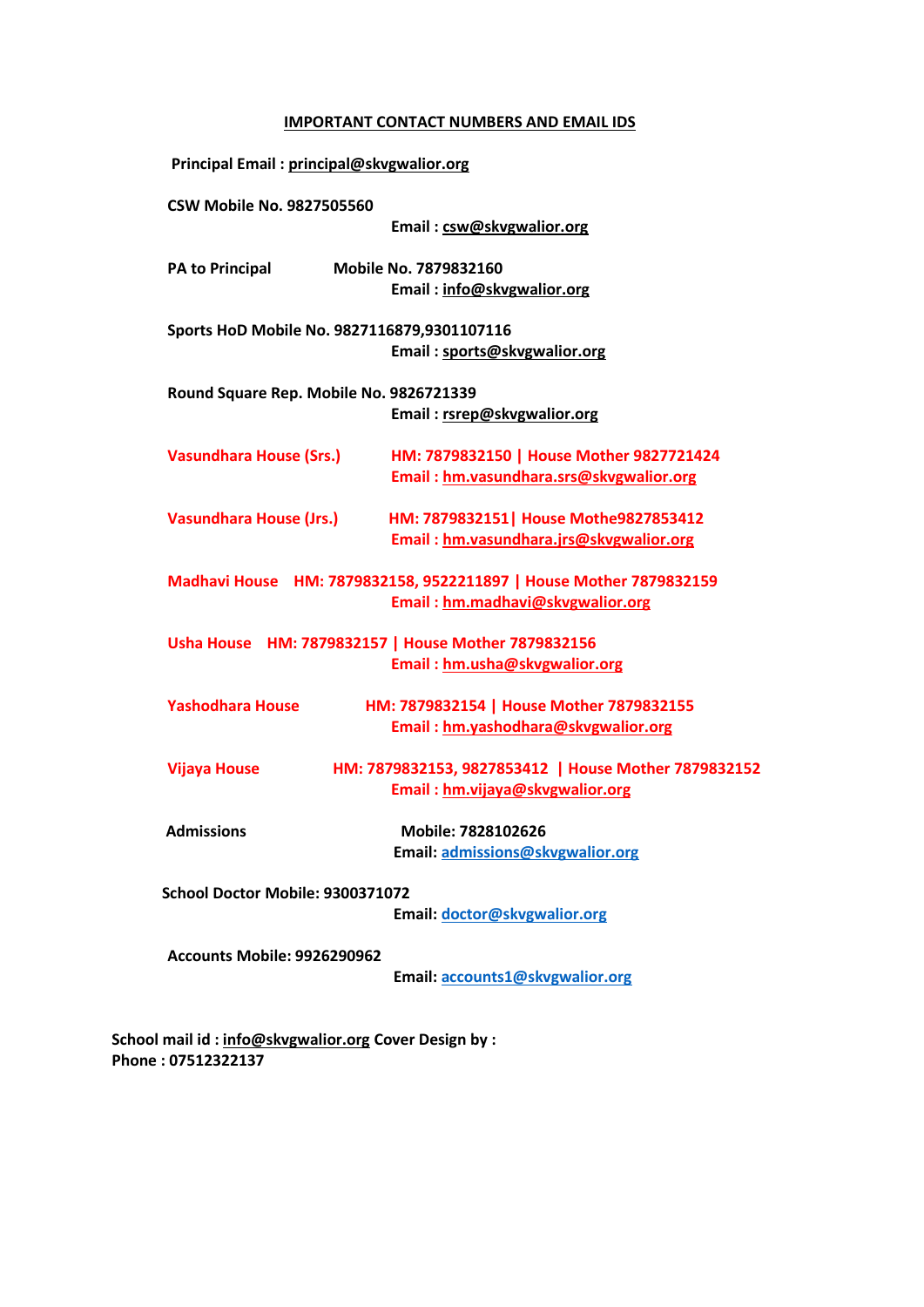## **COLOUR CODE**

- **A Meetings with Principal**
- **B I/H or I/C Competitions**
- **C I/H Sports Competitions**
- **D Examinations**

 $\overline{\Gamma}$ 

 $\top$ 

 $\top$ 

- **E PTM/Outings/Vacations**
- **F Submission of Note books**
- **G Celebrations/Entertainment**

# **DATES AND EVENTS ARE LIABLE TO CHANGE DUE TO PANDEMIC.**

| 24              | Thurs       |  |
|-----------------|-------------|--|
| 25              | Fri         |  |
| 26              | Sat         |  |
| $\overline{27}$ | Sun         |  |
| 28              | Mon         |  |
| 29              | <b>Tues</b> |  |
| 30              | Wed         |  |

#### **JUNE 2021**

#### **JULY 2021**

 $\overline{\phantom{a}}$ 

|    | Thurs | Academic Staff to report after Summer Vacation<br>$\bullet$ |
|----|-------|-------------------------------------------------------------|
|    | Fri   |                                                             |
| lЗ | Sat   |                                                             |
| 4  | Sun   | Check In - Classes VI - VIII                                |
| 5  | Mon   | <b>CBSE Workshop for Staff-TBA</b><br>$\bullet$             |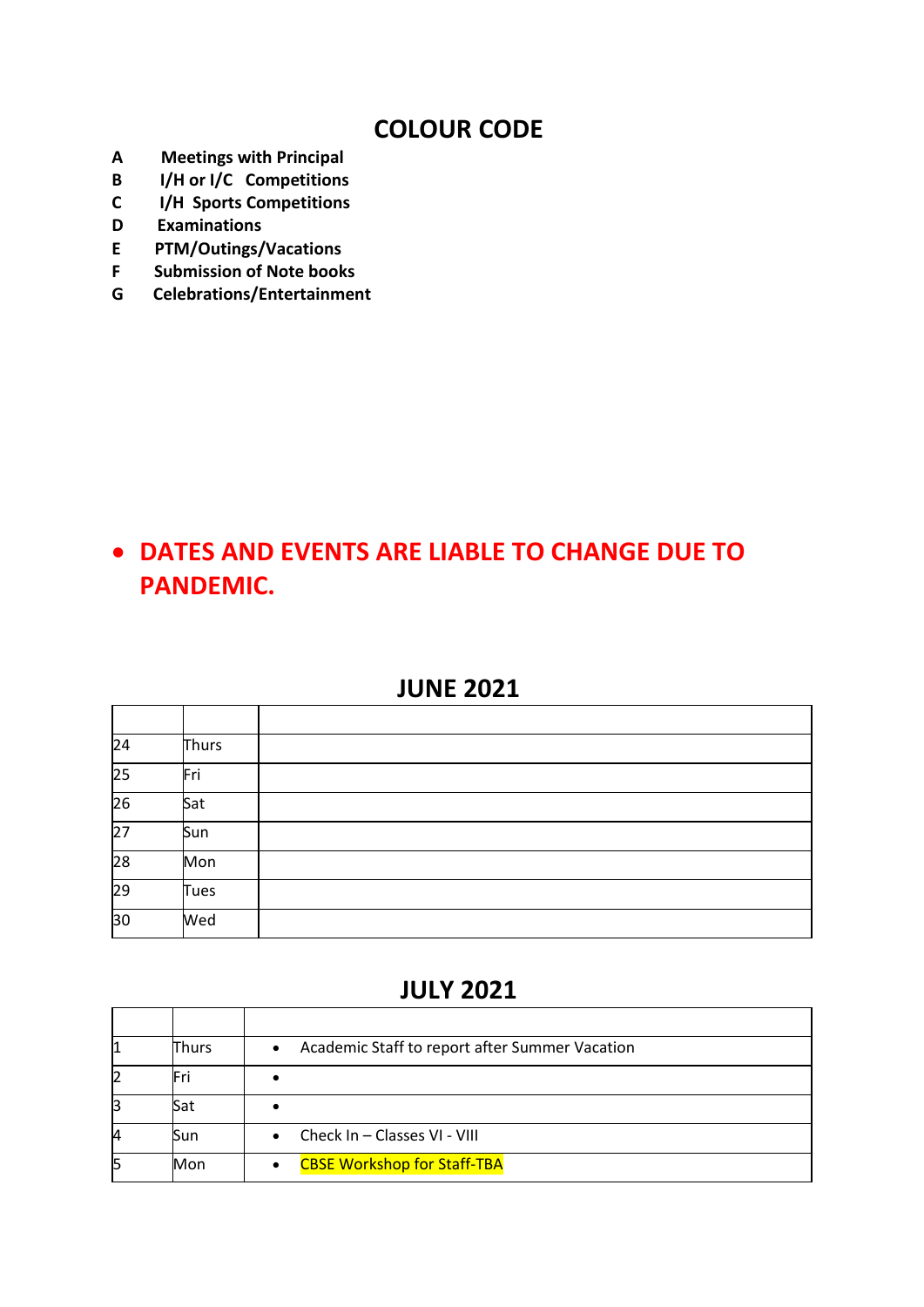| 6  | Tues  |                                                                                                                                                                                                                                                                                                                                                                                                                                                               |  |
|----|-------|---------------------------------------------------------------------------------------------------------------------------------------------------------------------------------------------------------------------------------------------------------------------------------------------------------------------------------------------------------------------------------------------------------------------------------------------------------------|--|
| 7  | Wed   | $\bullet$                                                                                                                                                                                                                                                                                                                                                                                                                                                     |  |
| 8  | Thurs | $\bullet$                                                                                                                                                                                                                                                                                                                                                                                                                                                     |  |
| 9  | Fri   | $\bullet$                                                                                                                                                                                                                                                                                                                                                                                                                                                     |  |
| 10 | Sat   | Check In-Classes IX - XII<br>$\bullet$                                                                                                                                                                                                                                                                                                                                                                                                                        |  |
| 11 | Sun   |                                                                                                                                                                                                                                                                                                                                                                                                                                                               |  |
| 12 | Mon   | UT-1 begins - Classes VI-VIII<br>$\bullet$<br>PT-1 begins - Classes IX, X & XII<br>Inter Class Just a minute- Science topics (VII & VIII)<br>$\bullet$<br>Incharge- Ms. M. Rawat, Ms. G. Rajput<br>Venue-MJS Hall<br>Time-2:00 p.m-2:45 p.m.<br>Inter Class Craft Work Competition (VI & VII)<br>$\bullet$<br>Incharge: Ms. Kalpana Sharma<br>Venue: Class rooms<br>Inter House Movie Making Competition (Srs.) Begins<br>Incharge-Ms. G. Kohli               |  |
| 13 | Tues  |                                                                                                                                                                                                                                                                                                                                                                                                                                                               |  |
| 14 | Wed   | Health and Hygiene Checkup-II begins (XI-XII and New admissions)<br>٠                                                                                                                                                                                                                                                                                                                                                                                         |  |
| 15 | Thurs | HMs & HMOs Meeting with Principal<br>Venue: Yashodhara House<br>$\bullet$<br><b>Time: During Games</b>                                                                                                                                                                                                                                                                                                                                                        |  |
| 16 | Fri   |                                                                                                                                                                                                                                                                                                                                                                                                                                                               |  |
| 17 | Sat   | UT-1 ends - Classes VI-VIII<br>$\bullet$<br>PT-1 ends- Classes IX-X<br>Achievers' Party Incharge-PA to Principal<br>$\bullet$<br>Inter House Needlework Competition commences<br>Incharge- Ms. S. Chaudhary                                                                                                                                                                                                                                                   |  |
| 18 | Sun   | ٠                                                                                                                                                                                                                                                                                                                                                                                                                                                             |  |
| 19 | Mon   | Submission of note books to HoD (VI)<br>$\bullet$<br>Inter House English Parliamentary Debate (Srs.) Round 1<br>Incharge- Ms. O. Anand<br>Venue-MJS Hall Time- 2:45 p.m.-3:45 p.m.<br>Inter House English Elocution (XI-XII)<br>٠<br>Incharge: House Mistresses & English Department<br>Time: 3:45 pm-4:45<br>Inter House Line Work Competition (Srs.)<br>$\bullet$<br>Incharge: Ms. Kalpana Sharma<br>Venue: Art Room<br>Time $-2:45$ p.m. $-3:45$ p.m       |  |
| 20 | Tues  | Review Meeting (VI-VIII)<br>٠<br>Submission of note books to HoD (VII A)<br>Submission of note books to Principal (VI)<br>٠<br>Inter House English Parliamentary Debate (Srs.) Round 2<br>$\bullet$<br>Incharge- Ms. O. Anand<br>Venue-MJS Hall Time- 2:45 p.m.-3:45 p.m.<br>Inter House Hindi Lekh Lekhan (Article writing-Srs.)<br>$\bullet$<br>Incharge: Ms. A. Khare<br>Venue: Library<br>Time: 2:30p.m.-3:30 p.m.<br>Faculty meeting-Hindi Incharge: HOD |  |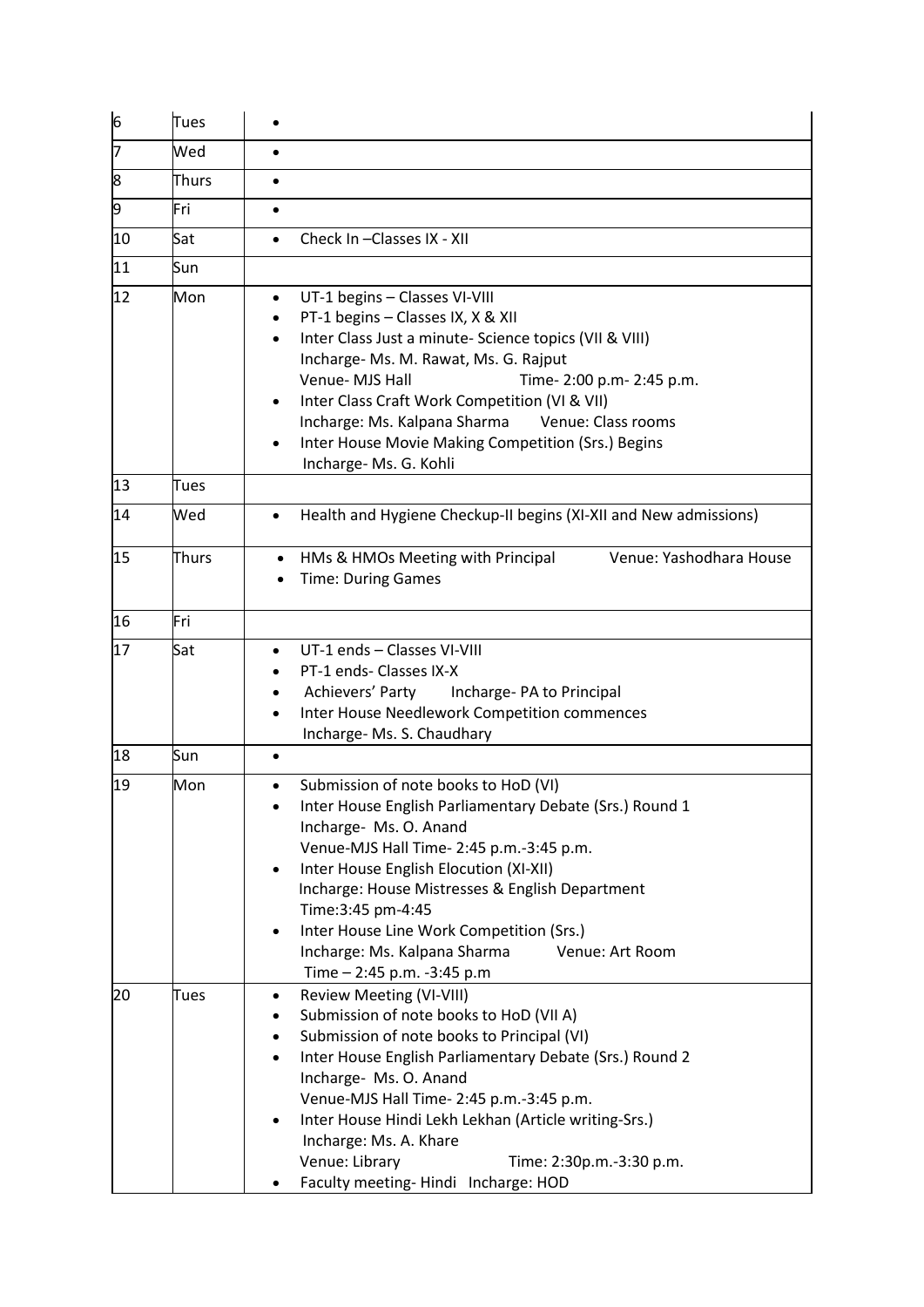|    |              | Venue: Conference Room<br>Time: 2:00 PM                                |
|----|--------------|------------------------------------------------------------------------|
|    |              | (Submission of meeting's minutes to Principal within 2 days)           |
| 21 | Wed          | Xseed Presentation & Circle time<br>$\bullet$                          |
|    |              | Incharge-Ms. R. Pathak<br>$\bullet$                                    |
|    |              | Venue - Conference Room<br>Time $-2:30$ p.m. to 3:30 p.m.<br>$\bullet$ |
|    |              | Sudoku Activity (IX-X) (During Mathematics Classes)<br>$\bullet$       |
|    |              | Incharge: Mathematics Department                                       |
|    |              | Submission of note books to HoD (VII B)<br>$\bullet$                   |
|    |              | Submission of note books to Principal (VII A)<br>$\bullet$             |
|    |              | Inter House Basketball begins (Mdls. & Srs.)<br>$\bullet$              |
|    |              | Incharges-HoD Sports                                                   |
|    |              | Faculty meeting-English Incharge: HOD<br>$\bullet$                     |
|    |              | Venue: Conference Room<br>Time: 2:00 PM                                |
|    |              | (Submission of meeting's minutes to Principal within 2 days)           |
| 22 | <b>Thurs</b> | <b>Investiture Ceremony</b><br>Incharge-CSW<br>$\bullet$               |
|    |              | Venue: MJS Hall<br>Time: Morning Assembly                              |
|    |              | Faculty meeting-Maths Incharge: HOD<br>$\bullet$                       |
|    |              | Venue: Conference Room<br>Time: 2:00 PM                                |
|    |              | (Submission of meeting's minutes to Principal within 2 days)           |
|    |              | HMs meeting with Principal<br>٠<br>Venue-Conference Room Time: 5:00 pm |
|    |              | Submission of note books to HoD (VIII A)<br>$\bullet$                  |
|    |              | Submission of Note books to Principal (VII B)<br>$\bullet$             |
| 23 | Fri          | PT-1 ends- Class XII<br>$\bullet$                                      |
|    |              | Faculty meeting- Science Incharge: HOD<br>$\bullet$                    |
|    |              | Venue: Conference Room<br>Time: 2:00 PM                                |
|    |              | (Submission of meeting's minutes to Principal within 2 days)           |
|    |              | Submission of note books to HoD (VIII B)                               |
|    |              | Submission of Note books to Principal (VIII A)<br>$\bullet$            |
| 24 | Sat          | Inter House Code Debugging Competition (IX-XII)<br>$\bullet$           |
|    |              | Incharge-Ms. M. Gupta                                                  |
|    |              | Submission of note books to HoD (VIIIC)                                |
|    |              | Submission of note books to Principal (VIII B)                         |
| 25 | Sun          | Fresher's Eve<br>$\bullet$                                             |
|    |              | Incharge- Ms. K. Anand & Ms.G. Rajput                                  |
|    |              | Venue-MJS Hall<br>Time- 6:30 p.m. onward                               |
|    |              | Inter House Taekwondo - All Categories (In the MJS, Hall)<br>$\bullet$ |
|    |              | Incharge-HoD Sports                                                    |
| 26 | Mon**        | Submission of note books to HoD (IX A)<br>$\bullet$                    |
|    |              | Submission of note books to Principal (VIII C)<br>٠                    |
|    |              | Inter House Football begins (Mdls. & Srs.)                             |
|    |              | Incharge-HoD Sports                                                    |
|    |              | Science Activity Quiz (Class VI)<br>Incharge:<br>Ms. R. Singh & Ms.    |
|    |              | M. Rawat                                                               |
|    |              | Inter House Rangoli Competition (Srs.)                                 |
|    |              | Incharge- Ms. S. Chaudhary                                             |
|    |              | Venue - Kamla Porch<br>Time $- 2:45$ p.m.-3:45                         |
|    |              | p.m.                                                                   |
|    |              | Inter House Mehndi Competition(Srs.)<br>Incharge- Ms. S. Chaudhary     |
|    |              |                                                                        |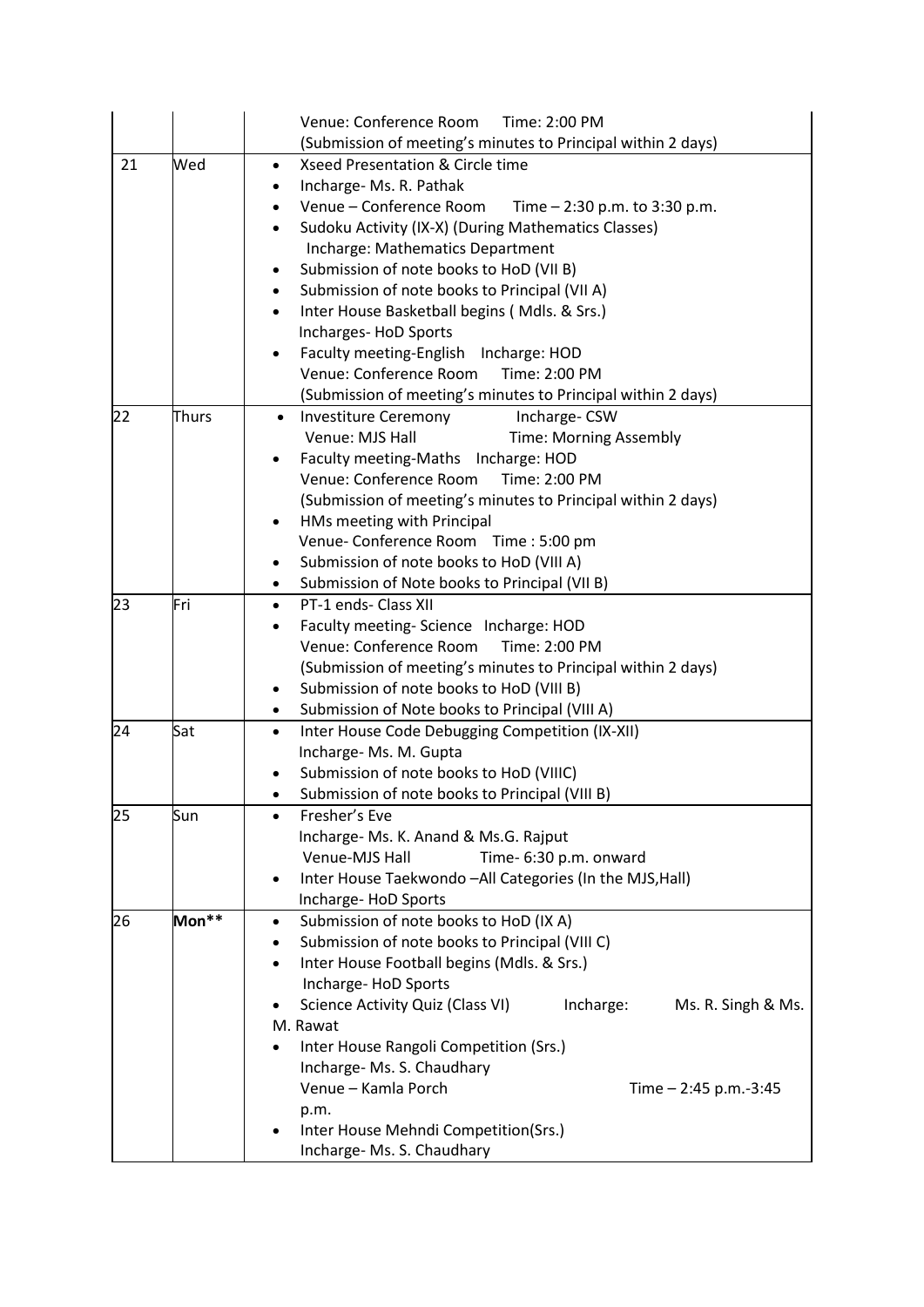|    |              | Venue - Kamla Porch                                                                                             | Time $- 2:45 p.m.-3:45$ |
|----|--------------|-----------------------------------------------------------------------------------------------------------------|-------------------------|
|    |              | p.m.                                                                                                            |                         |
|    |              | Inter House Imaginative Competition(Srs.)                                                                       | Time-2:45p.m.-          |
|    |              | 3:45p.m.                                                                                                        |                         |
|    |              | Incharge: Ms. Kalpana Sharma Venue: Art Room<br>Inter House Clay Modelling(OPEN)<br>$\bullet$                   |                         |
|    |              | Incharge: Mr. P.B.Rao<br>Venue: Sculpture Room Time-2:45                                                        |                         |
|    |              | p.m.-3:45 p.m.                                                                                                  |                         |
|    |              | Inter House Choreography Competition (OPEN) Time: 2:45pm-3:45pm<br>$\bullet$                                    |                         |
|    |              | Incharge: Ms. Kavita Pillai<br>Venue: MJS Hall                                                                  |                         |
|    |              | Health and Hygiene Checkup-II ends (XI-XII and New admissions)<br>$\bullet$                                     |                         |
|    |              | Incharge- Dr. A. Mittal                                                                                         |                         |
|    |              | Inter House Volleyball (Open)<br>$\bullet$                                                                      |                         |
| 27 |              | Incharge-HoD Sports                                                                                             |                         |
|    | Tues         | Inter House Hindi Kavita Lekhan Pratiyogita (Srs)<br>$\bullet$<br>Incharge: Ms. I. Chaturvedi<br>Venue: Library | Time: 2:45              |
|    |              | p.m.-3:45 p.m.                                                                                                  |                         |
|    |              | Faculty Meeting-Social Science Incharge: HOD<br>$\bullet$                                                       |                         |
|    |              | Venue: Conference Room<br>Time: 2:00 pm.                                                                        |                         |
|    |              | (Submission of meeting's minutes to Principal within 2 days)                                                    |                         |
|    |              | Submission of note books to HoD (IX B)<br>$\bullet$                                                             |                         |
|    |              | Submission of note books to Principal (IX A)<br>$\bullet$                                                       |                         |
| 28 | Wed          | Review meeting (IX, X XII)<br>$\bullet$                                                                         |                         |
|    |              | Inter Class English Poetry Writing Competition (Class VI-XII)<br>$\bullet$                                      |                         |
|    |              | Incharge-Ms. G. Kohli                                                                                           |                         |
|    |              | Venue - Library<br>Time-2:45 p.m.-3:45 p.m.<br>Faculty meeting-Commerce Incharge: HOD                           |                         |
|    |              | Venue: Conference Room<br>Time: 2:00                                                                            |                         |
|    |              | (Submission of meeting's minutes to Principal within 2 days                                                     |                         |
|    |              | Submission of note books to HoD (IX C)<br>$\bullet$                                                             |                         |
|    |              | Submission of note books to Principal (IX B)                                                                    |                         |
| 29 | <b>Thurs</b> | Math Activity through Puzzles (VIII, IX, X) ) (during Mathematics Classes)<br>$\bullet$                         |                         |
|    |              | Incharge -Math department                                                                                       |                         |
|    |              | Submission of Lesson plan Diary to Principal                                                                    |                         |
|    |              | Faculty meeting-Humanities Incharge: HOD                                                                        |                         |
|    |              | Venue: Conference Room<br>Time: 2:00 PM                                                                         |                         |
|    |              | (Submission of Departmental register to Principal within 2 days)<br>Submission of note books to HoD (IX D)      |                         |
|    |              | Submission of note books to Principal (IX C)                                                                    |                         |
| 30 | Fri          | Inter House Cricket begins (Mdls. & Srs.)                                                                       |                         |
|    |              | Incharges-HoD Sports Submission of note books                                                                   |                         |
|    |              | to HoD (X A, XII A)                                                                                             |                         |
|    |              | Submission of note books to Principal (IX D)                                                                    |                         |
| 31 | Sat          | Inter House Audio Editing Competition(VIII-IX)<br>$\bullet$                                                     |                         |
|    |              | Incharge- Ms. K. Anand                                                                                          |                         |
|    |              | Entertainment Night & Birthday Celebration- Class XII                                                           |                         |
|    |              | Incharges- CTs, PCTs, HMs, HTs and HMOs                                                                         |                         |
|    |              | Submission of note books to HoD (X B, XII C)                                                                    |                         |
|    |              | Submission of note books to Principal (X A, XII A)                                                              |                         |

 **Competitions – Every Monday (In open category , participation of 2 girls from Class VIII is compulsory)**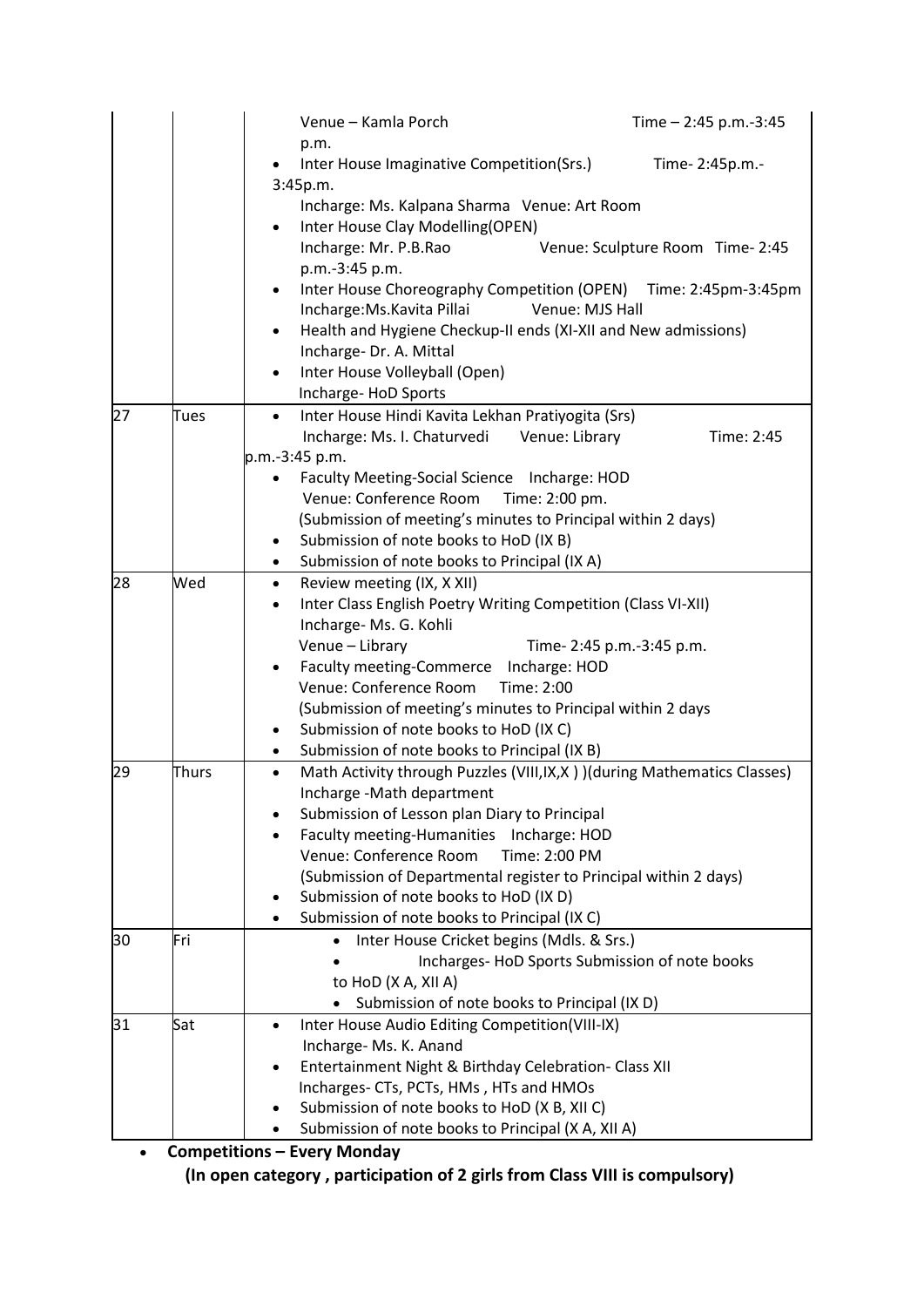- **Time Paper – Every Wednesday**
- **Reports, Prizes / Certificates of competitions to be awarded on Friday**
- **The Event Incharge for competitions/events to begin preparing participants 5 days in advance.**

**Round Square Student Committee meeting every month during** 

**lunch time( Incharge: RS Rep.)**

**(Minutes of the meeting to be submitted to the Principal the next day)**

| 1              | Sun          | $\bullet$                                                                                                                                                                                                                                                                                                                                                                                            |
|----------------|--------------|------------------------------------------------------------------------------------------------------------------------------------------------------------------------------------------------------------------------------------------------------------------------------------------------------------------------------------------------------------------------------------------------------|
| $\overline{2}$ | Mon          | Inter House Turn Coat Competition(Srs.)<br>$\bullet$<br>Incharge- Dr. S. Agrawal<br>Venue - MJS Hall<br>Time- 2:45 p.m.-3:45 p.m.<br>Inter House Table Tennis begins (Mdls. & Srs.)<br>Incharges-HoD Sports<br>Submission of note books to HoD (X C, X D)<br>Submission of note books to Principal (X B, XII C)                                                                                      |
| lз             | Tues         | Inter Class Hindi Kavita Lekhan Pratiyogita(Jrs. & Mdls.)<br>$\bullet$<br>Incharge-Ms. G Kohli<br>Venue: Classrooms(during Hindi classes)<br>Faculty meeting-P & VA Incharge: HOD<br>Venue: Conference Room<br>Time: 2:00 PM<br>(Submission of Departmental register to Principal within 2 days)<br>Submission of note books to HoD (XI A, XI C)<br>Submission of note books to Principal (X C, X D) |
| 4              | Wed          | Inter house Badminton begins (Mdls. & Srs.)<br>$\bullet$<br>Incharge-HoD Sports<br>Inter House Organic Farming Competition Begins (Round 1) (Open)<br>Incharges : Ms. M. Dixit & Ms. R. Pathak<br>Submission of note books to HoD (XIID)<br>(Legal St, Geog, Pol Sc, Eco, Maths, Ent, Percussion, Painting)<br>Submission of note books to Principal (XI A, XI C)                                    |
| 5              | <b>Thurs</b> | Submission of note books to HoD (XIID)<br>$\bullet$<br>(Eng. Hist. H.Sc., Socio, Psycho, Phy Ed, Comp Sc, Music, Dance)<br>Submission of note books to Principal (XIID)<br>(Legal St, Geog, Pol Sc, Eco, Maths, Ent, Percussion, Painting)                                                                                                                                                           |
| 6              | Fri          | Submission of note books to HoD (XI D)<br>$\bullet$<br>(Legal St, Geog, Pol Sc, Eco, Maths, Ent, Percussion, Painting)<br>Submission of note books to Principal (XII D)<br>(Eng. Hist. H.Sc., Socio, Psycho, Phy Ed, Comp Sc, Music, Dance)                                                                                                                                                          |
| 8              | Sat<br>Sun   | Inter House Tennis begins (Mdls. & Srs.)<br>Incharge-HoD Sports<br>Submission of note books to HoD (XID)<br>(Eng. Hist. H.Sc., Socio, Psycho, Phy Ed, Comp Sc, Music, Dance)<br>Submission of note books to Principal (XI D)<br>(Legal St, Geog, Pol Sc, Eco, Maths, Ent, Percussion, Painting)                                                                                                      |

### **AUGUST 2021**

٦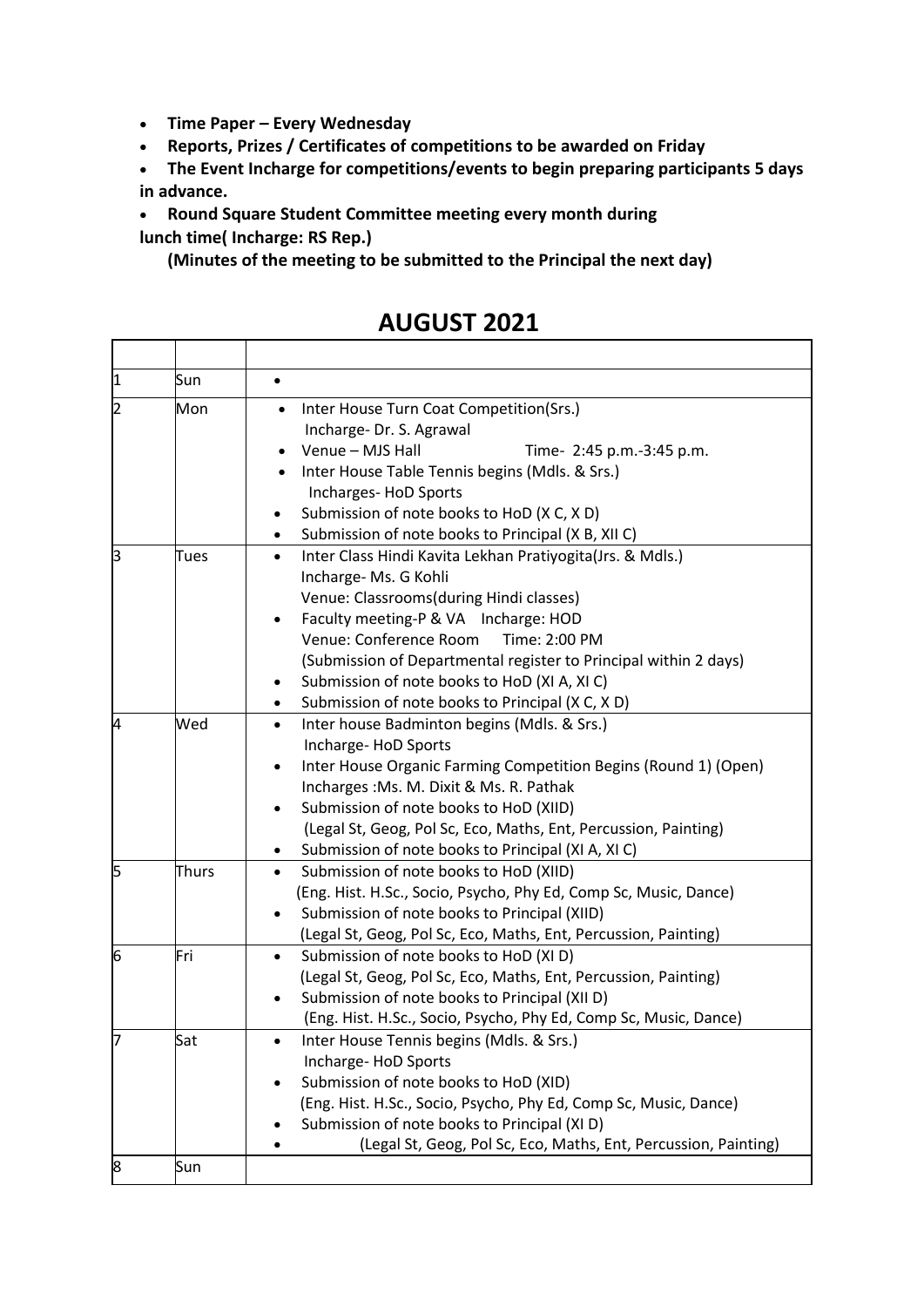| 9  | Mon         | Inter House Hindi Tatkalik Bhashan Pratiyogita (Srs.)<br>Incharge- Ms. A Sharma Venue- MJS Hall Time - 2:45 p.m. - 3:45<br>p.m.<br>Inter House Taal Vaadya Kachchari (OPEN)<br>Incharge: Mr. V.S. Rathod Venue: MJS Hall<br>Time $-3:45$ p.m. $-4:45$<br>p.m.<br>Inter House Macreme Competition (Srs.) commences<br>Incharge- Ms. S. Chaudhary<br>Time: 2:45p.m.-3:45p.m.<br>Inter House face Painting Competition(Srs.)<br>Time: 2:45p.m.-3:45p.m.<br>$\bullet$<br>Incharge: Ms. Kalpana Sharma<br>Venue: Art Room<br>Submission of note books to Principal (XID)<br>(Eng. Hist. H.Sc., Socio, Psycho, Phy Ed, Comp Sc, Music, Dance) |
|----|-------------|-----------------------------------------------------------------------------------------------------------------------------------------------------------------------------------------------------------------------------------------------------------------------------------------------------------------------------------------------------------------------------------------------------------------------------------------------------------------------------------------------------------------------------------------------------------------------------------------------------------------------------------------|
| 10 | Tues        |                                                                                                                                                                                                                                                                                                                                                                                                                                                                                                                                                                                                                                         |
| 11 | Wed         | Inter House Volleyball Begins (Senior and Middle)<br>$\bullet$<br>Incharge-HoD Sports                                                                                                                                                                                                                                                                                                                                                                                                                                                                                                                                                   |
| 12 | Thurs       | HMs meeting with Principal<br>Venue-Conference Room Time: 5:00 pm                                                                                                                                                                                                                                                                                                                                                                                                                                                                                                                                                                       |
| 13 | Fri         | $\bullet$                                                                                                                                                                                                                                                                                                                                                                                                                                                                                                                                                                                                                               |
| 14 | Sat         |                                                                                                                                                                                                                                                                                                                                                                                                                                                                                                                                                                                                                                         |
| 15 | Sun         | Independence Day<br>Incharge: HoD Sports<br>Inter House Folk Dance Competition(OPEN)<br>$\bullet$<br>Incharge: Ms. Kavita Pillai<br>Venue: MJS Hall<br>Inter House Patriotic Song (OPEN)<br>Incharge:<br>Venue: MJS Hall<br><b>Tree Plantation</b><br>Incharge: Dr. M. Rawat & Ms. R Singh                                                                                                                                                                                                                                                                                                                                              |
| 16 | Mon         | MID-TERM begins- Classes VI-X & XII<br>PT-1 begins - Class XI                                                                                                                                                                                                                                                                                                                                                                                                                                                                                                                                                                           |
| 17 | <b>Tues</b> | Inter House Swimming (Jrs., Mdls. & Srs.)<br>$\bullet$<br>Incharge HoD Sports                                                                                                                                                                                                                                                                                                                                                                                                                                                                                                                                                           |
| 18 | Wed         | Inter House Swimming (Jrs., Mdls. & Srs.)<br>$\bullet$<br>Incharges-HoD Sports & Sports Department<br>Inter house project on Disaster Management(Open)<br>$\bullet$<br>Incharge: Ms. P Khichi                                                                                                                                                                                                                                                                                                                                                                                                                                           |
| 19 | Thurs       | Moharram<br>Inter House Taekwondo begins<br>Incharges- HoD Sports & Sports Department                                                                                                                                                                                                                                                                                                                                                                                                                                                                                                                                                   |
| 20 | Fri         | Hindi Workshop for teachers<br>Incharge: I Chaturvedi<br>$\bullet$<br>Venue-Conference room<br>Time $-2:45$ p.m.<br><b>Fun Fair</b><br>Incharge-RS Committee<br>Venue - Arena<br>Time 6:00 p.m.-<br>8:00 p.m                                                                                                                                                                                                                                                                                                                                                                                                                            |
| 21 | Sat         | MID-TERM ends- Classes VI-X<br>Inter House Athletics Begins (Senior, Middle & Junior)                                                                                                                                                                                                                                                                                                                                                                                                                                                                                                                                                   |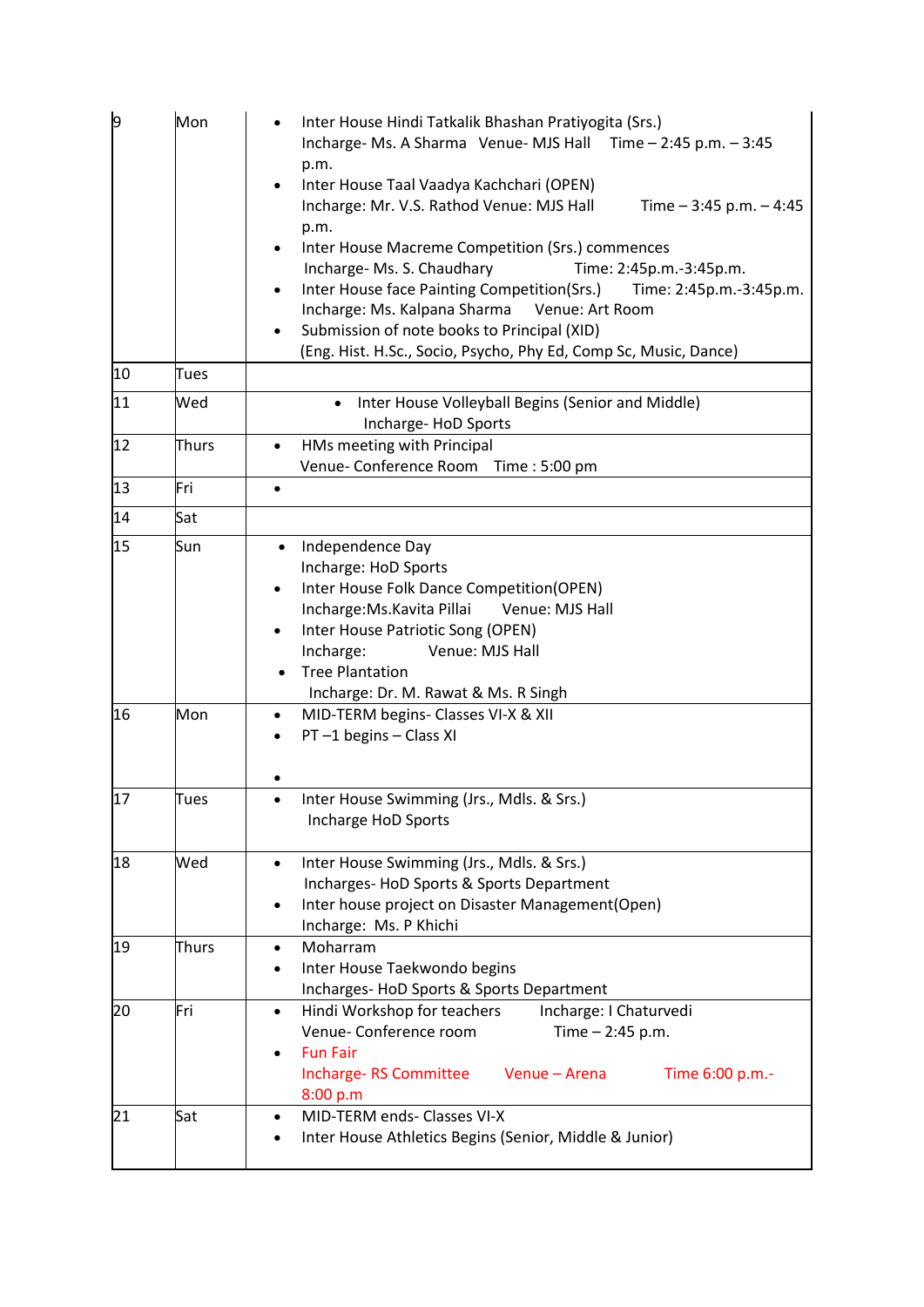| 22 | Sun          | Raksha Bandhan                                                                                                                                                                                                                                                                                                                                                                                                                                                                                                                                                                                                                                                                       |
|----|--------------|--------------------------------------------------------------------------------------------------------------------------------------------------------------------------------------------------------------------------------------------------------------------------------------------------------------------------------------------------------------------------------------------------------------------------------------------------------------------------------------------------------------------------------------------------------------------------------------------------------------------------------------------------------------------------------------|
| 23 | Mon          | Science Activity Quiz (Class VII)<br>$\bullet$<br>Ms. KR Pandi & Mr. V S Pandi<br>Incharge:<br>Inter House Digital Poster Making Competition (X-XII)<br>$\bullet$<br>Incharge Ms. M. Gupta<br>Venue-Computer Lab<br>Time-2:45 $p.mH$<br>Inter House One Act English Play (Vasundhara & Yashodhara<br>House)<br>Incharge-English Department<br>Venue- MJS Hall<br>Time- 6:30 p.m. onwards<br>Inter House Western Vocal Solo (Srs.)<br>Incharge: Ms. Venue: MJS Hall Time-2:45 p.m.-3:45 p.m.<br>Inter House Western Band Competition (OPEN)<br>Incharge: Mr. Mohsin Khan Venue: MJS Hall<br>Inter House Western Instrumental solo (OPEN)<br>Incharge: Mr. Mohsin Khan Venue: MJS Hall |
| 24 | Tues         | Review Meeting (VI-X)<br>$\bullet$<br>Inter House One Act English Play (Madhavi & Usha House)<br>Incharge- English Department<br>Venue-MJS Hall<br>Time- 6:30 p.m. onwards<br>Inter House Digital Presentation Competition(VI-VII)<br>Incharge- Ms. K Anand<br>Venue-Computer Lab<br>Time- 2:45 p.m.                                                                                                                                                                                                                                                                                                                                                                                 |
| 25 | Wed          | Inter House Yoga (Jrs., Mdls. & Srs.)<br>Incharges- HoD Sports & Sports Department                                                                                                                                                                                                                                                                                                                                                                                                                                                                                                                                                                                                   |
| 26 | <b>Thurs</b> | HMs & HMOs Meeting with Principal<br>Venue: Holding House<br>$\bullet$<br><b>Time: During Games</b>                                                                                                                                                                                                                                                                                                                                                                                                                                                                                                                                                                                  |
| 27 | Fri          |                                                                                                                                                                                                                                                                                                                                                                                                                                                                                                                                                                                                                                                                                      |
| 28 | Sat          | MID-TERM ends- Class XII<br>$\bullet$<br>PT-1 ends - Class XI<br>$\bullet$<br>Mini Marathon (Mdls. & Srs.)<br>Incharges- HoD Sports & Sports Department<br>Inter Class Story Writing Competition (VI-XII)<br>Incharge- Ms. G. Kohli<br>Venue-Library<br>Time-2:45 pm - 3:45 pm                                                                                                                                                                                                                                                                                                                                                                                                       |
| 29 | Sun          |                                                                                                                                                                                                                                                                                                                                                                                                                                                                                                                                                                                                                                                                                      |
| 30 | Mon          | Janamasthmi<br>Incharge- P & VA Department<br>Venue-MJS Hall<br>Time $-10:00$ a.m. onwards                                                                                                                                                                                                                                                                                                                                                                                                                                                                                                                                                                                           |
| 31 | Tue          | Submission of Lesson plan Diary to Principal                                                                                                                                                                                                                                                                                                                                                                                                                                                                                                                                                                                                                                         |

**(In open category , participation of 2 girls from Class VIII is compulsory)**

- **Time Paper – Every Wednesday**
- **Reports, Prizes / Certificates of competitions to be awarded on Friday**
- **The Event Incharge for competitions/events to begin preparing participants 5 days in advance.**

 **Round Square Student Committee meeting every month during lunch time( Incharge: RS Rep.)**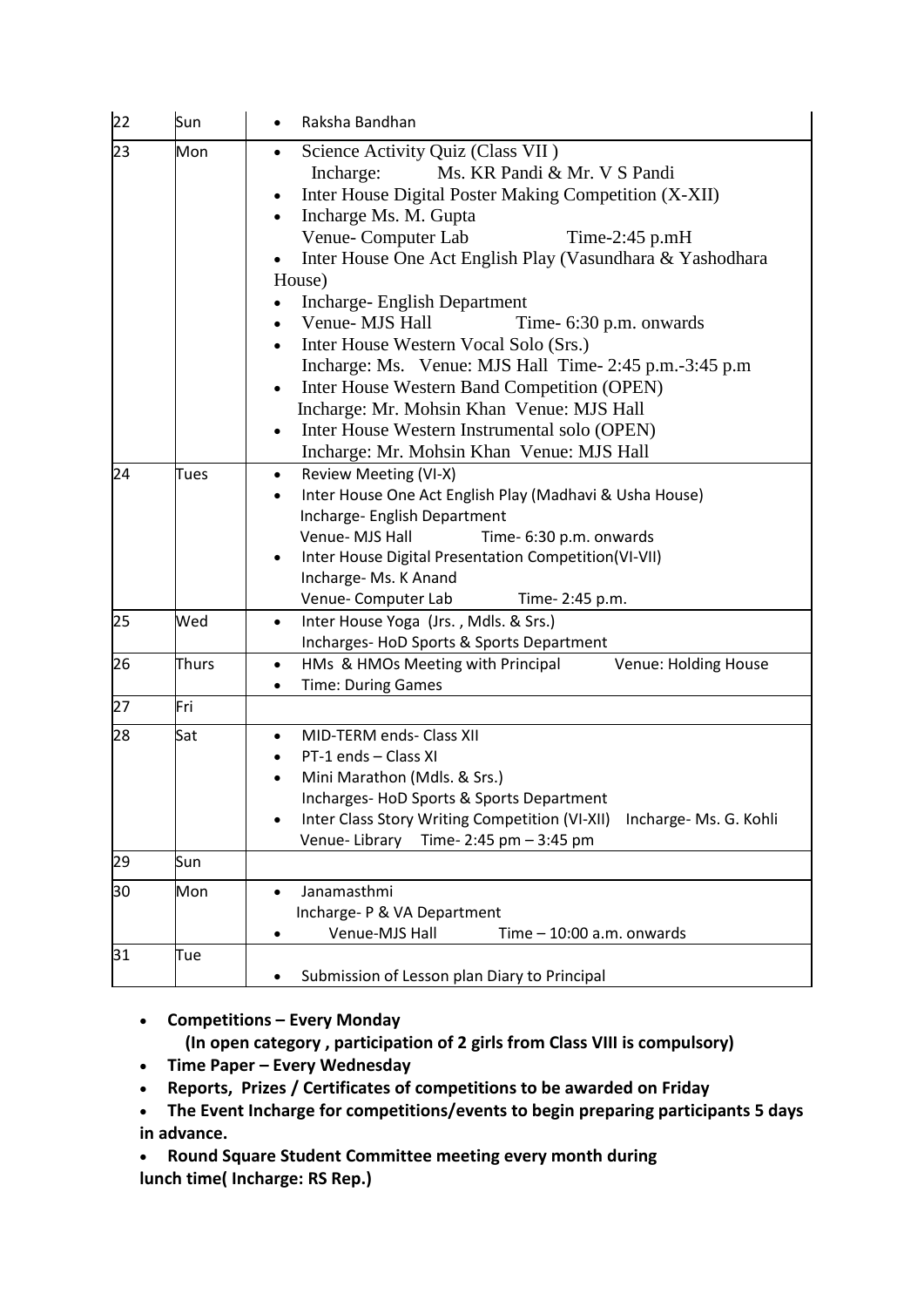**(Minutes of the meeting to be submitted to the Principal the next day)**

| 1              | Wed          | $\bullet$                                                                        |
|----------------|--------------|----------------------------------------------------------------------------------|
| $\overline{2}$ | <b>Thurs</b> | $\bullet$                                                                        |
| 3              | Fri          | $\bullet$                                                                        |
| 4              | Sat          | Teacher's Day<br>$\bullet$                                                       |
|                |              | Incharges- Ms. S. Luthra & Head Girl                                             |
| 5              | Sun          | $\bullet$                                                                        |
| 6              | Mon          | Review meeting (XI, XII)<br>$\bullet$                                            |
|                |              | Submission of note books to HoD (VI)<br>$\bullet$                                |
|                |              | Inter House Percussion Solo (OPEN)                                               |
|                |              | Incharge: Mr. Vinay Singh Rathod Venue: MJS Hall                                 |
|                |              | Inter House Melodic Instrument Solo (Srs.)                                       |
|                |              | Incharge: Mr. Anurag Bansal Venue: MJS Hall                                      |
|                |              | Inter House Indian Orchestra (OPEN)                                              |
|                |              | Incharge: V.S. Rathod Venue: MJS Hall                                            |
| $\overline{7}$ | Tues         | Inter house/class Nara lekhan (srs, mdl, jrs) Venue: Classrooms                  |
|                |              | Incharge: Ms I. Chaturvedi                                                       |
|                |              | Faculty meeting-English Incharge: HOD                                            |
|                |              | Venue: Conference Room Time: 2:00 PM                                             |
|                |              | (Submission of meeting's minutes to Principal within 2 days)                     |
|                |              | Submission of note books to HoD (VII A)                                          |
|                |              | Submission of note books to Principal(VI)                                        |
| 8              | Wed          | Heritage Quiz(VI-VIII)<br>$\bullet$                                              |
|                |              | Incharge: Ms R Pathak, Ms S Sahay                                                |
|                |              | Faculty meeting-Hindi Incharge: HOD                                              |
|                |              | Venue: Conference Room<br>Time: 2:00 PM                                          |
|                |              | (Submission of meeting's minutes to Principal within 2 days)                     |
|                |              | Submission of note books to HoD (VII B)                                          |
|                |              | Submission of note books to Principal (VII A)                                    |
| 9              | <b>Thurs</b> | Health and Hygiene Checkup-III begins (VI-XII)<br>$\bullet$                      |
|                |              | Inter House Athletics (Srs.) and Intra Class for VI & VII                        |
|                |              | Faculty meeting-Science Incharge: HOD<br>Venue: Conference Room<br>Time: 2:00 PM |
|                |              | (Submission of meeting's minutes to Principal within 2 days)                     |
|                |              | Submission of note books to HoD (VIII A)                                         |
|                |              | Submission of note books to Principal (VII B)                                    |
| 10             | Fri          | Ganesh Chaturthi<br>$\bullet$                                                    |
|                |              | Incharge- Mr. V. Rathore                                                         |
|                |              | Venue-MJS Hall<br>Time - 10:00 a.m.                                              |
| 11             | Sat          | Faculty meeting- Maths Incharge: HOD<br>$\bullet$                                |
|                |              | Venue: Conference Room<br>Time: 2:00 PM                                          |
|                |              | (Submission of meeting's minutes to Principal within 2 days)                     |
|                |              | Submission of note books to HoD (VIII B)                                         |
|                |              | Submission of note books to Principal (VIII A)                                   |

# **SEPTEMBER 2021**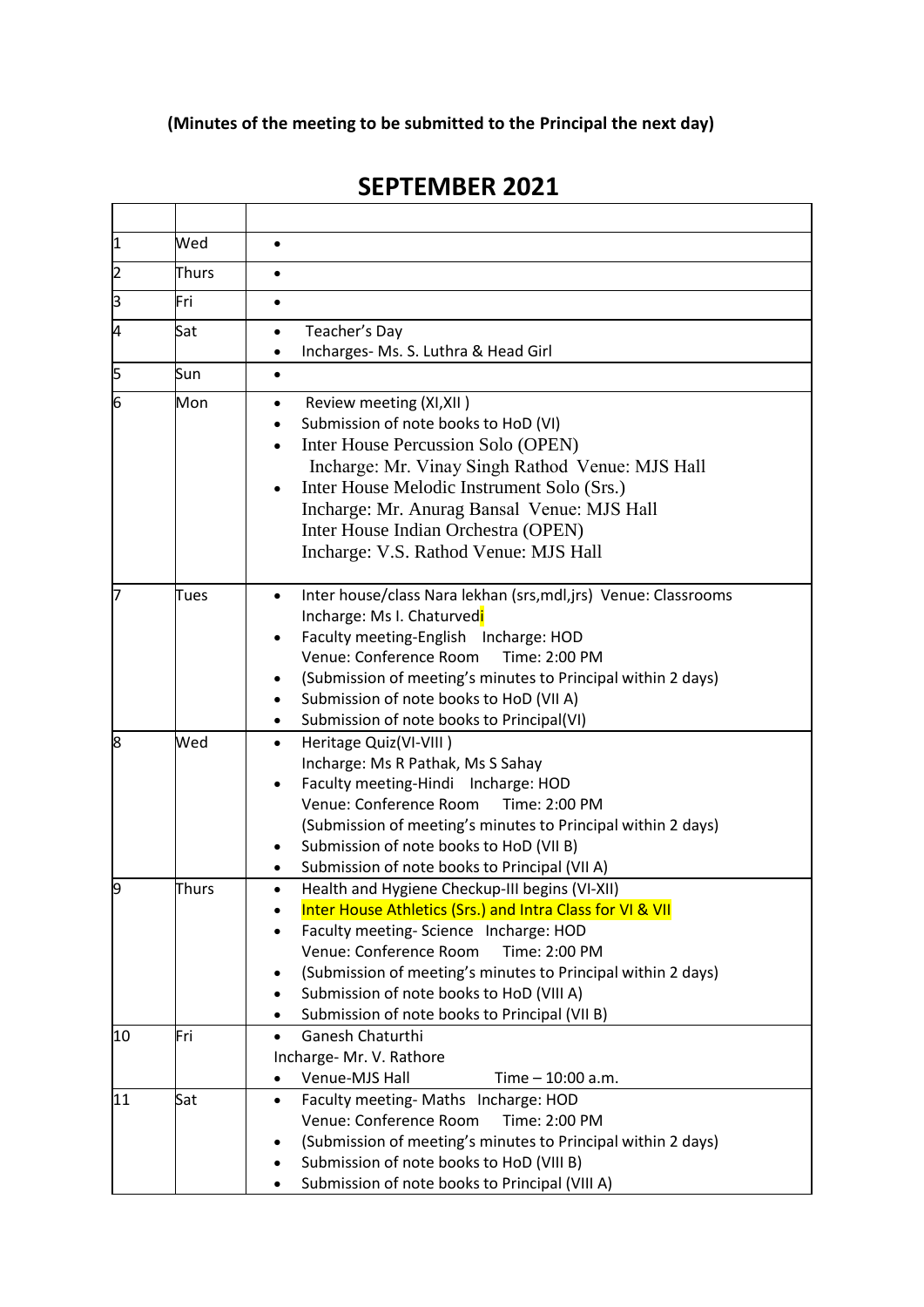| 12 | Sun          |                                                                                                                                                                                                                                                                                                                                                                                                                                                                                                                                                                                                                                                                                                                                         |
|----|--------------|-----------------------------------------------------------------------------------------------------------------------------------------------------------------------------------------------------------------------------------------------------------------------------------------------------------------------------------------------------------------------------------------------------------------------------------------------------------------------------------------------------------------------------------------------------------------------------------------------------------------------------------------------------------------------------------------------------------------------------------------|
| 13 | Mon          | Inter House Science Working Models (Mdls. & Srs.) (to begin)<br>$\bullet$<br>Venue-Science Labs (Madhavi- Ms. R. Singh, Usha -Ms. K<br>$\bullet$<br>R Pandi, Vasundhara-Ms. M. Rawat & Yashodhara - Dr. B. Mehta)<br>Inter House Hindi Debate(Srs)<br>Incharge: V Shrivastav<br>Time- 2:45 p.m.-3:45 p.m.<br>Venue: MJS Hall<br>Inter Class English Elocution (VI & VII) Incharges- House Mistresses<br>$\bullet$<br>Venue- MJS Hall Time: 1:45 pm-2:30 pm<br>Inter House Macreme Competition (Srs.) ends Incharge-Ms. S.<br>Chaudhary<br>Computer Quiz-written (Open)<br>Incharge-Ms. M. Gupta<br>Venue- Computer Lab<br>Time- 2:45 p.m.<br>Submission of note books to HoD (VIII C)<br>Submission of note books to Principal (VIII B) |
| 14 | Tues         | Faculty meeting-Social science Incharge: HOD<br>$\bullet$<br>Venue: Conference Room<br>Time: 2:00 PM<br>(Submission of meeting's minutes to Principal within 2 days)<br>Submission of note books to HoD (IX A)<br>٠<br>Submission of note books to Principal (VIII C)                                                                                                                                                                                                                                                                                                                                                                                                                                                                   |
| 15 | Wed          | Inter House/Class Brochure Making Incharge: Ms M Dixit<br>$\bullet$<br>Faculty meeting-Commerce Incharge: HOD<br>$\bullet$<br>Venue: Conference Room<br>Time: 2:00 PM<br>(Submission of meeting's minutes to Principal within 2 days)<br>$\bullet$<br>Submission of note books to HoD (IX B)<br>$\bullet$<br>Submission of note books to Principal (IX A)                                                                                                                                                                                                                                                                                                                                                                               |
| 16 | <b>Thurs</b> | Mathematics Quiz(IX-X)<br>$\bullet$<br>Incharge: Mathematics Department<br>Venue: MJS Hall<br>Time: 2:00 p.m.-3:00 p.m.<br>HMs meeting with Principal<br>٠<br>Venue-Conference Room Time: 5:00 pm<br>Faculty meeting-Humanities Incharge: HOD<br>Venue: Conference Room<br>Time: 2:00 PM<br>(Submission of meeting's minutes to Principal within 2 days)<br>Submission of note books to HoD (IX C)<br>Submission of note books to Principal (IX B)                                                                                                                                                                                                                                                                                      |
| 17 | Fri          | Workshop on Innovative patterns of printing (tie and die/block<br>making/batik)<br>Incharge: Ms S Choudhary<br>Faculty meeting-Physical Education Incharge: HOD<br>Venue: Conference Room<br>Time: 2:00 PM<br>(Submission of meeting's minutes to Principal within 2 days)<br>Submission of note books to HoD (X A, XII A)<br>Submission of note books to Principal (IX C)                                                                                                                                                                                                                                                                                                                                                              |
| 18 | Sat          | Entertainment Night & Birthday Celebration - Class XI<br>$\bullet$<br>Incharges- CTs, PCTs, HMs, HTs and HMOs<br>Venue- MJS Hall<br>Time $-6:30$ p.m.<br>Inter House Webpage Design Competition(Mdl:VIII-IX)<br>Incharge- Ms. K Anand<br>Venue- Computer Lab<br>Time- 2:45 p.m.<br>Submission of note books to HoD (X B, XII C)                                                                                                                                                                                                                                                                                                                                                                                                         |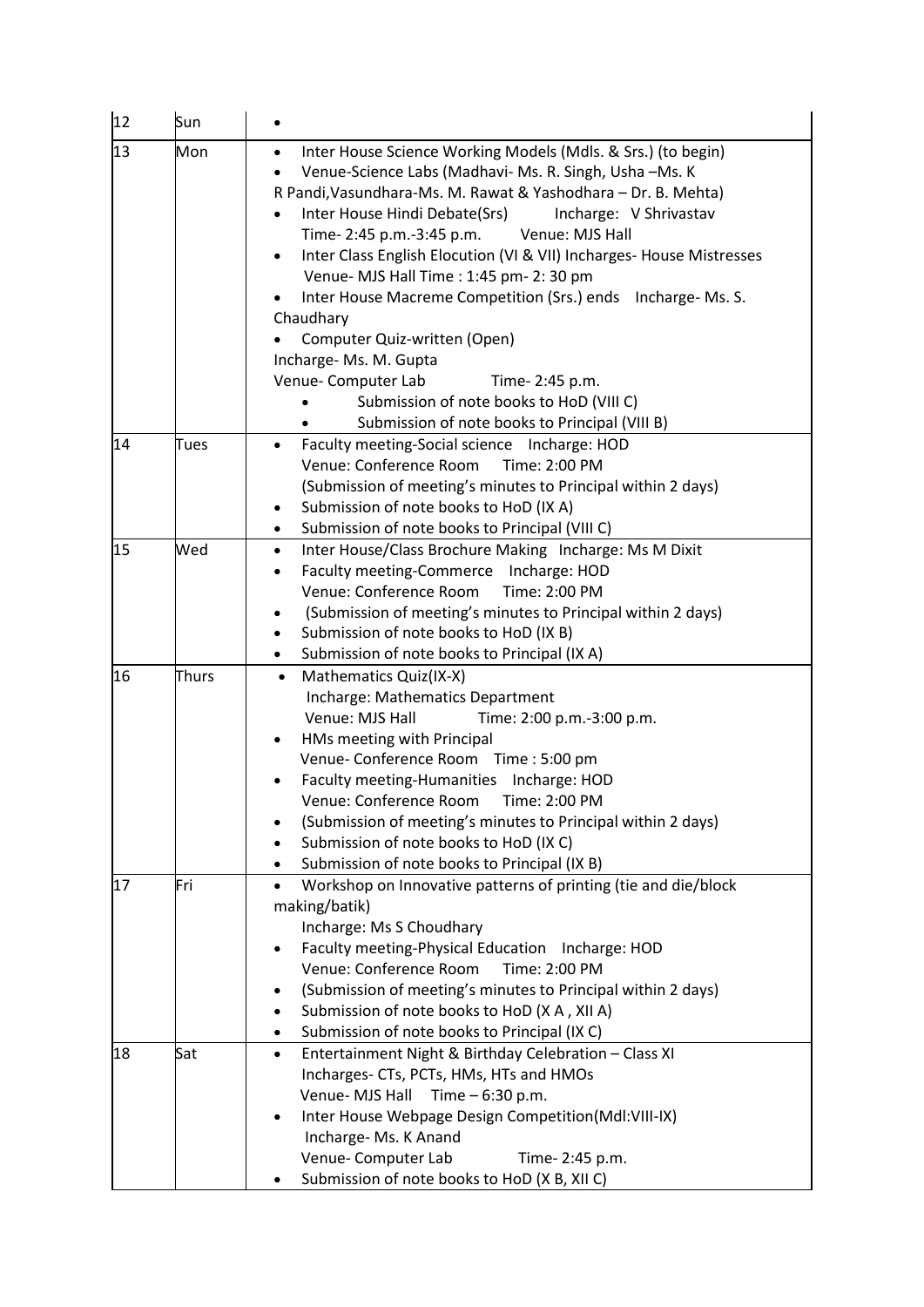|    |              | Submission of note books to Principal (X A, XII A)<br>٠                                                                                                                                                                                                                                                                                                                                                                                                          |
|----|--------------|------------------------------------------------------------------------------------------------------------------------------------------------------------------------------------------------------------------------------------------------------------------------------------------------------------------------------------------------------------------------------------------------------------------------------------------------------------------|
| 19 | Sun          | $\bullet$                                                                                                                                                                                                                                                                                                                                                                                                                                                        |
| 20 | Mon          | Intra Class English Story Telling Competition (VI & VII) - Incharge-Ms.<br>٠<br>N. Chaturvedi<br>Venue- MJS Hall Time: 1:45 pm - 2:30 pm<br>Inter House English Literary Quiz & Spellathon (Srs.)<br>$\bullet$<br>Incharge- Ms. O Anand & Ms R Khanka<br>Venue-MJS Hall<br>Time- 2:45 p.m. to 3:45 p.m.<br>Inter House Oil Painting competition(srs.)<br>$\bullet$<br>Incharge: Ms. Kalpana Sharma Venue: Art Room<br>Submission of note books to HoD (X C)<br>٠ |
|    |              | Submission of note books to Principal (X B, XII C)<br>$\bullet$                                                                                                                                                                                                                                                                                                                                                                                                  |
| 21 | Tues         | Faculty meeting-P & VA Incharge: HOD<br>$\bullet$<br>Venue: Conference Room<br>Time: 2:00 PM<br>(Submission of meeting's minutes to Principal within 2 days)<br>$\bullet$<br>Submission of note books to HoD (X D)<br>٠<br>Submission of note books to Principal (XC)                                                                                                                                                                                            |
| 22 | Wed          | Submission of note books to HoD (XIID)<br>$\bullet$<br>(Legal St, Geog, Pol Sc, Eco, Maths, Ent, Percussion, Painting)<br>Submission of note books to Principal (X D)<br>$\bullet$                                                                                                                                                                                                                                                                               |
| 23 | Thurs        | <b>HMs &amp; HMOs Meeting with Principal Convict Madhavi House</b><br>$\bullet$<br><b>Time: During Games</b><br>Submission of note books to HoD (XII D)<br>$\bullet$<br>(Eng. Hist. H.Sc., Socio, Psycho, Phy Ed, Comp Sc, Music, Dance)<br>Submission of note books to Principal (XII D)<br>$\bullet$<br>(Legal St, Geog, Pol Sc, Eco, Maths, Ent, Percussion, Painting)                                                                                        |
| 24 | Fri          | Submission of note books to HoD (XI A)<br>$\bullet$<br>Submission of note books to Principal (XII D)<br>(Eng. Hist. H.Sc., Socio, Psycho, Phy Ed, Comp Sc, Music, Dance                                                                                                                                                                                                                                                                                          |
| 25 | Sat          | Submission of note books to HoD (XIC)<br>$\bullet$<br>Submission of note books to Principal (XI A)<br>$\bullet$                                                                                                                                                                                                                                                                                                                                                  |
| 26 | Sun          | $\bullet$                                                                                                                                                                                                                                                                                                                                                                                                                                                        |
| 27 | Mon          | Inter House English Extempore(Srs.)<br>$\bullet$<br>Incharge- Ms. R. Khanka<br>Venue-MJS Hall<br>Time: 2:45 p.m.-3:45 p.m.<br>Submission of note books to HoD (XI D)<br>(Legal St, Geog, Pol Sc, Eco, Maths, Ent, Percussion, Painting)<br>Submission of note books to Principal (XIC)                                                                                                                                                                           |
| 28 | Tues         | Submission of note books to HoD (XI D)<br>$\bullet$<br>(Eng. Hist. H.Sc., Socio, Psycho, Phy Ed, Comp Sc, Music, Dance)<br>Submission of note books to Principal (XI D)<br>$\bullet$<br>(Legal St, Geog, Pol Sc, Eco, Maths, Ent, Percussion, Painting)                                                                                                                                                                                                          |
| 29 | Wed          | Health and Hygiene Checkup-III ends (VI-XII)<br>Sudoku Activity(XI,XII)(During Mathematics Classes)<br>Incharge- Mathematics Department<br>Submission of note books to Principal (XI D)<br>(Eng. Hist. H.Sc., Socio, Psycho, Phy Ed, Comp Sc, Music, Dance)                                                                                                                                                                                                      |
| 30 | <b>Thurs</b> | Fond memory of Late H.H. Maharaja Madhav Rao Scindia<br>Incharge- Ms Kumkum and Madhavi House                                                                                                                                                                                                                                                                                                                                                                    |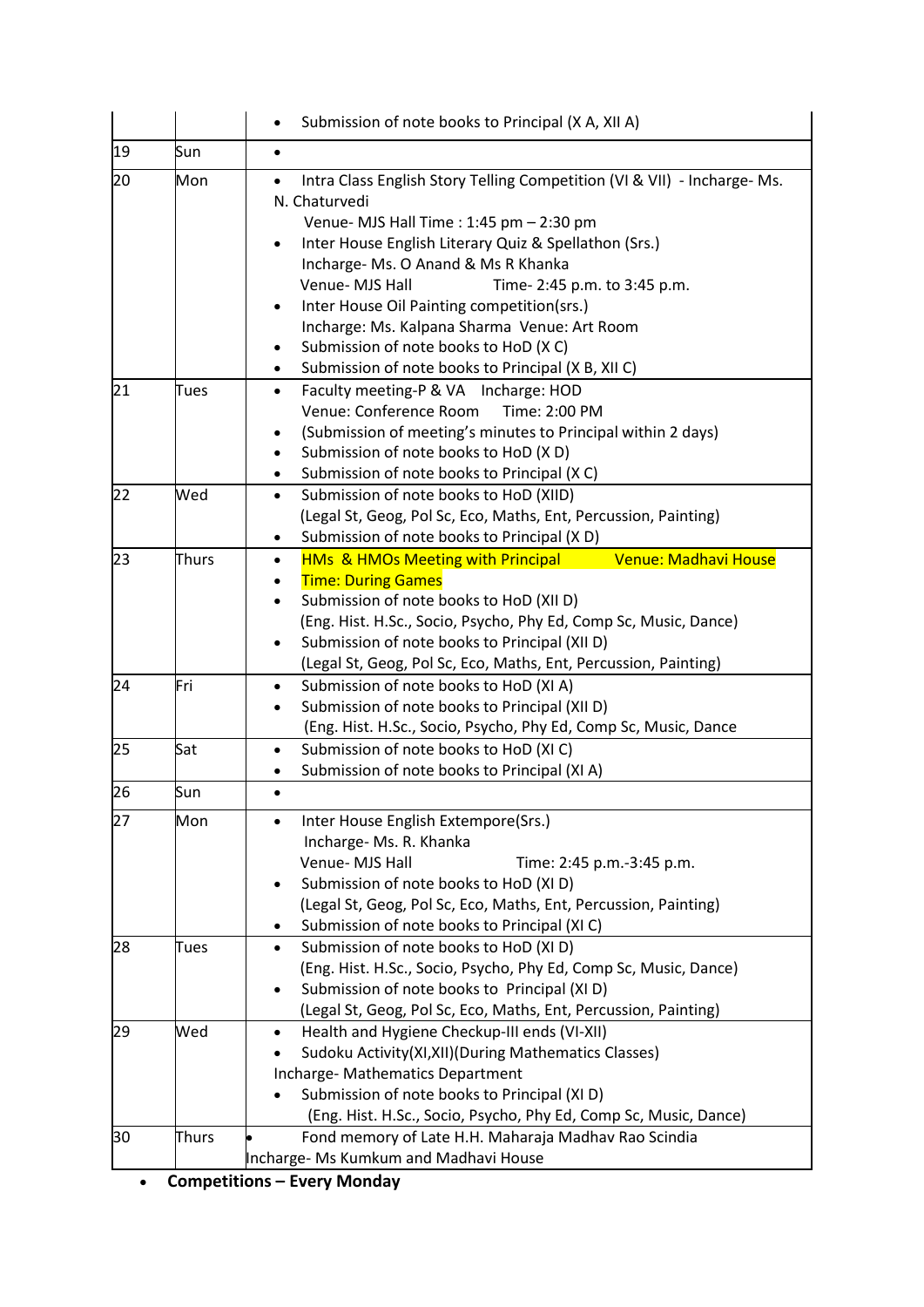**(In open category , participation of 2 girls from Class VIII is compulsory)**

- **Time Paper – Every Wednesday**
- **Reports, Prizes / Certificates of competitions to be awarded on Friday**

 **The Event Incharge for competitions/events to begin preparing participants 5 days in advance.**

 **Round Square Student Committee meeting every month during lunch time( Incharge: RS Rep.)**

**(Minutes of the meeting to be submitted to the Principal the next day)**

**Lok Adalat: Visit to High Court.**

| 1              | Fri   | Inter House Needlework Display & Judgement<br>Incharge- Ms. S. Chaudhary<br>Inter House Theme-based Photography(OPEN)<br>Incharge-Ms. G. Kohli                                                                                             |
|----------------|-------|--------------------------------------------------------------------------------------------------------------------------------------------------------------------------------------------------------------------------------------------|
| $\overline{2}$ | Sat   | Gandhi Jayanti-Special Assembly<br>Incharge- Ms. S. Luthra                                                                                                                                                                                 |
| з              | Sun   | Submission of note books to HoD (XIID)<br>$\bullet$<br>(Eng. Hist. H.Sc., Socio, Psycho, Phy Ed, Comp Sc, Music, Dance)<br>Submission of note books to Principal (XIID)<br>(Legal St, Geog, Pol Sc, Eco, Maths, Ent, Percussion, Painting) |
| 4              | Mon   | Inter House Science Working Models (Mdls. & Srs. (to end)<br>Venue-Science Labs (Madhavi- Ms. R. Singh, Usha -Ms. K R Pandi, Vasundhara-<br>Ms. M. Rawat & Yashodhara - Dr. B. Mehta)                                                      |
| 5              | Tues  |                                                                                                                                                                                                                                            |
| 6              | Wed   | $\bullet$                                                                                                                                                                                                                                  |
| 7              | Thurs | $\bullet$                                                                                                                                                                                                                                  |
| 8              | Fri   |                                                                                                                                                                                                                                            |
| 9              | Sat   |                                                                                                                                                                                                                                            |
| 10             | Sun   | $\bullet$                                                                                                                                                                                                                                  |
| 11             | Mon   | <b>Annual Sports Day</b><br><b>PTM</b>                                                                                                                                                                                                     |
| 12             | Tues  | <b>Founders Day</b><br>$\bullet$<br><b>Parent-Teacher Meeting</b><br>Incharge-<br><b>Venue-MJS Hall</b><br>Time-<br>Birth Anniversary of H.H. Rajmata Vijaya Raje Scindia<br>Incharge- Ms.Manisha & Vasundhara House                       |
| 13             | Wed   | Check out- Diwali Vacation                                                                                                                                                                                                                 |

### **OCTOBER 2021**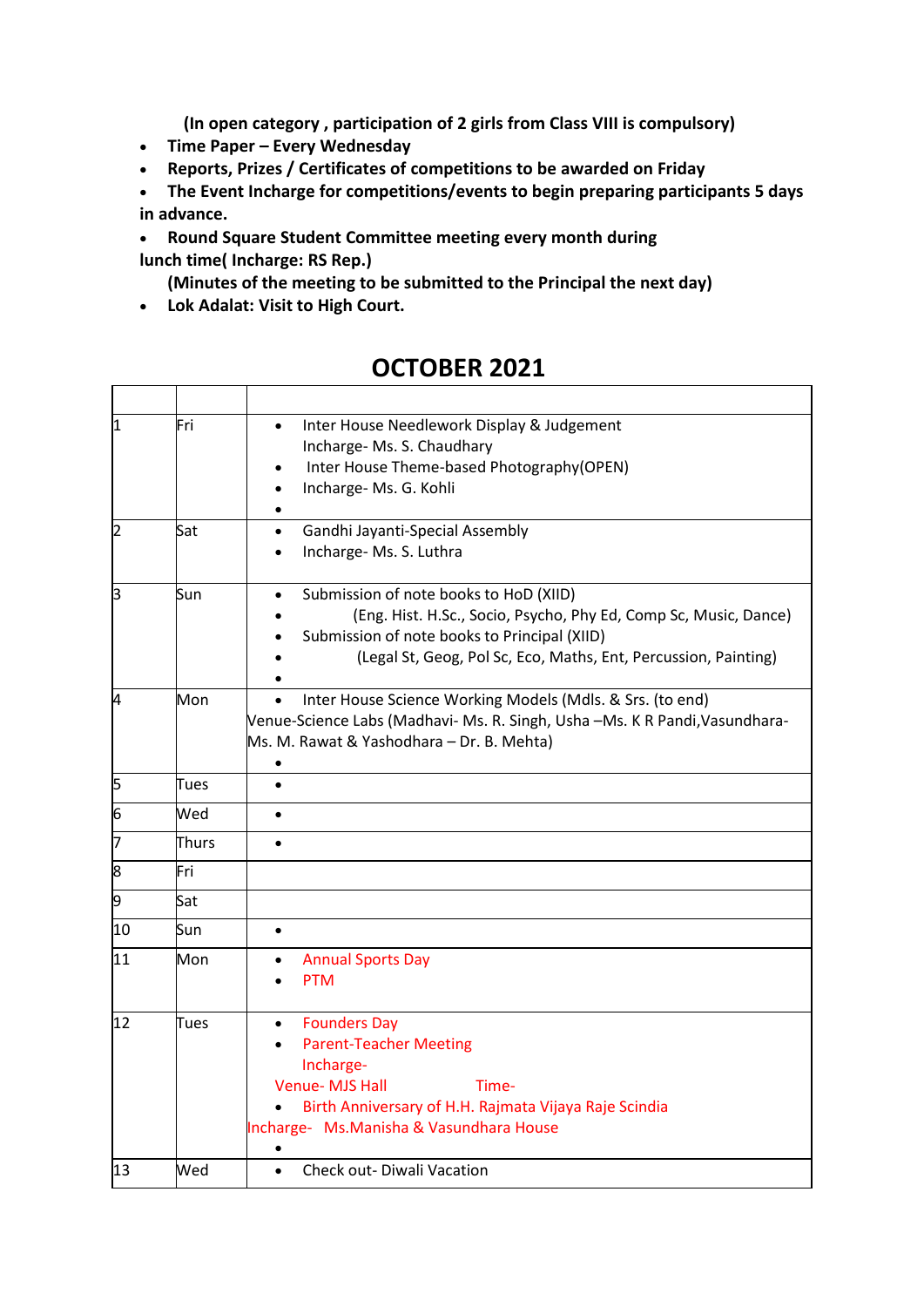| 14 | Thurs |  |
|----|-------|--|
| 15 | Fri   |  |
| 16 | Sat   |  |
| 17 | Sun   |  |
| 18 | Mon   |  |

- **Competitions – Every Monday (In open category , participation of 2 girls from Class VIII is compulsory)**
- **Time Paper – Every Wednesday**

 $\Gamma$ 

┱

T

- **Reports, Prizes / Certificates of competitions to be awarded on Friday**
- **The Event Incharge for competitions/events to begin preparing participants 5 days in advance.**
- **Round Square Student Committee meeting every month during lunch time( Incharge: RS Rep.)**

**(Minutes of the meeting to be submitted to the Principal the next day)**

**Legal Aid Camp (3 Hrs). Incharge: Ms S Sahay**

### **NOVEMBER 2021**

 $\overline{\phantom{a}}$ 

| 14 | Sun   | Check - In                                                                                                                                                                                                 |
|----|-------|------------------------------------------------------------------------------------------------------------------------------------------------------------------------------------------------------------|
| 15 | Mon   | UT-II begins - Classes VI-VIII<br>$\bullet$<br>PT-II begins- Classes IX-X,XII<br>MID-TERM begins- Class XI                                                                                                 |
| 16 | Tues  |                                                                                                                                                                                                            |
| 17 | Wed   | $\bullet$                                                                                                                                                                                                  |
| 18 | Thurs | <b>HMs &amp; HMOs Meeting with Principal</b><br><b>Venue: Usha House</b><br><b>Time: During Games</b>                                                                                                      |
| 19 | Fri   | Guru Nank jayanti<br>$\bullet$                                                                                                                                                                             |
| 20 | Sat   | UT-II ends - Classes VI-VIII<br>$\bullet$<br>PT-II ends- Classes IX-X                                                                                                                                      |
| 21 | Sun   | $\bullet$                                                                                                                                                                                                  |
| 22 | Mon   | Faculty meeting-English Incharge: HOD<br>$\bullet$<br>Venue: Conference Room<br>Time: 2:00 PM<br>(Submission of meeting minutes' to Principal within 2 days)<br>$\bullet$                                  |
| 23 | Tues  | Faculty meeting-Hindi Incharge: HOD<br>$\bullet$<br>Venue: Conference Room<br>Time: 2:00 PM<br>(Submission of meeting minutes' to Principal within 2 days)<br>$\bullet$                                    |
| 24 | Wed   | Mathematics Quiz(VI-VIII)<br>$\bullet$<br>Incharge-Mathematics Department<br>Venue: MJS Hall<br>Time: 2:00 p.m.-3:00 p.m<br>Faculty meeting-Maths Incharge: HOD<br>Venue: Conference Room<br>Time: 2:00 PM |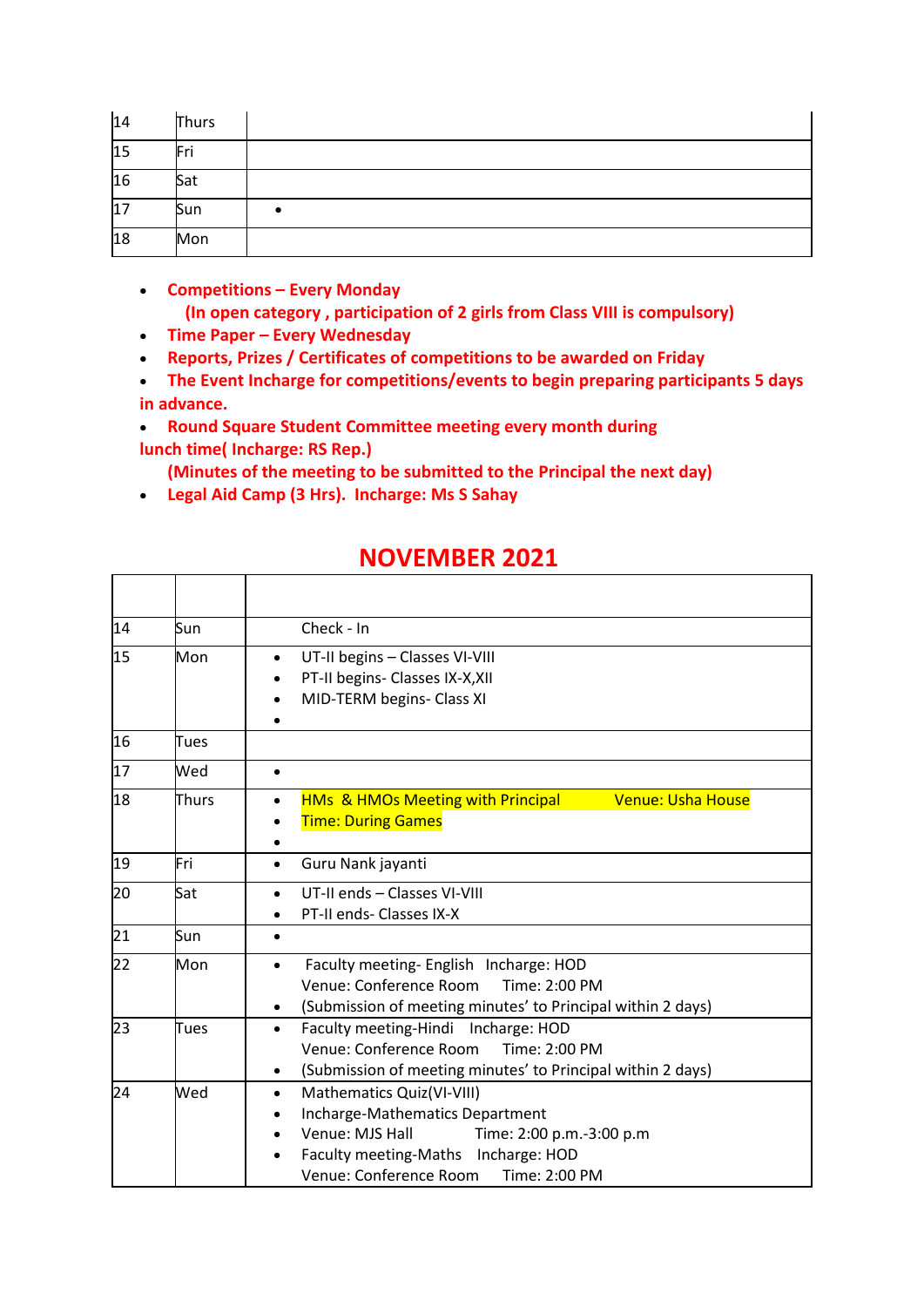|    |              | (Submission of meeting minutes' to Principal within 2 days)              |
|----|--------------|--------------------------------------------------------------------------|
| 25 | <b>Thurs</b> | Science Workshop (Xi & XII)<br>$\bullet$                                 |
|    |              | Venue- MJS Hall Incharge - Ms. G. Rajput<br>$\bullet$                    |
|    |              | Inter Class Idea Generation Activity (VI-XII)<br>$\bullet$               |
|    |              | Incharges- Ms. N. Ghai & Ms. Minakshi Iyer                               |
|    |              | Faculty meeting-Social science Incharge: HOD<br>$\bullet$                |
|    |              | Venue: Conference Room<br>Time: 2:00 PM<br>$\bullet$                     |
|    |              | (Submission of meeting minutes' to Principal within 2 days)<br>$\bullet$ |
| 26 | Fri          | Faculty meeting- Commerce Incharge: HOD<br>$\bullet$                     |
|    |              | Venue: Conference Room<br>Time: 2:00 PM                                  |
|    |              | (Submission of meeting minutes' to Principal within 2 days)              |
| 27 | Sat          | Entertainment Night & Birthday Celebration- Class X<br>$\bullet$         |
|    |              | Incharges- CTs, PCTs, HMs, HTs & HMOs                                    |
|    |              | Faculty meeting-Humanities Incharge: HOD                                 |
|    |              | Venue: Conference Room<br>Time: 2:00 PM                                  |
|    |              | (Submission of meeting minutes' to Principal within 2 days)              |
| 28 | Sun          |                                                                          |
| 29 | Mon          | Inter House Declamation Competition on Contemporary Issues of            |
|    |              | Economy                                                                  |
|    |              | Incharge: Ms. N. Ghai & Ms. V. Paliwal                                   |
|    |              | Venue- MJS Hall<br>Timing $- 2:45 - 3:45$ pm                             |
|    |              | Inter House Advertisement Competition (IX-XII)                           |
|    |              | Incharge- Ms. V. Paliwal & Ms. S. Chaudhary                              |
|    |              | Venue: MJS Hall<br>Time: 3:45pm-4:45pm                                   |
|    |              | Faculty meeting- Physical Education Incharge: HOD                        |
|    |              | Venue: Conference Room<br>Time: 2:00 PM                                  |
|    |              | (Submission of meeting minutes' to Principal within 2 days)              |
|    |              | Submission of Lesson plan Diary to Principal<br>$\bullet$                |
| 30 | Tue          | Inter House Political cartooning (Srs)<br>$\bullet$                      |
|    |              | Incharge: Ms R Pathak, Ms S Sharma                                       |
|    |              | Submission of note books to HoD (IX A, XI A)                             |
|    |              | Faculty meeting-P & VA Incharge: HOD                                     |
|    |              | Venue: Conference Room<br>Time: 2:00 PM                                  |
|    |              | (Submission of Meeting minutes' to Principal within 2 days)              |

**(In open category , participation of 2 girls from Class VIII is compulsory)**

- **Time Paper – Every Wednesday**
- **Reports, Prizes / Certificates of competitions to be awarded on Friday**

 **The Event Incharge for competitions/events to begin preparing participants 5 days in advance.**

 **Round Square Student Committee meeting every month during lunch time( Incharge: RS Rep.)**

**(Minutes of the meeting to be submitted to the Principal the next day)**

**Annual Eye Checkup.**

# **DECEMBER 2021**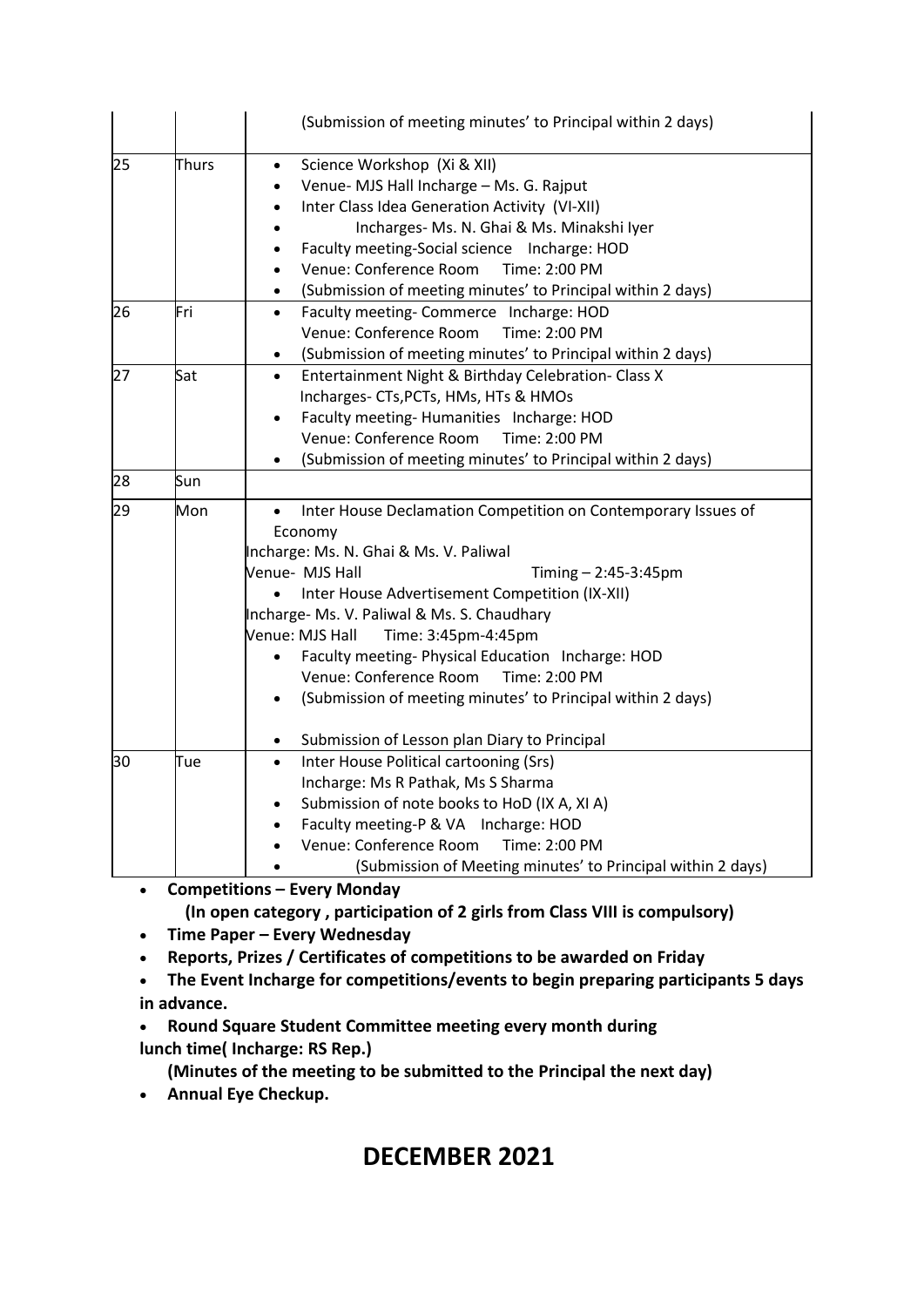| $\mathbf{1}$   | Wed          |                                                                                                                            |
|----------------|--------------|----------------------------------------------------------------------------------------------------------------------------|
| $\overline{2}$ | Thurs        | Pre Board-I begins- Classes X & XII<br>$\bullet$<br>PT-II begins - Class XI<br>$\bullet$                                   |
| $\overline{3}$ | Fri          |                                                                                                                            |
| 4              | Sat          |                                                                                                                            |
| 5              | Sun          |                                                                                                                            |
| 6              | Mon          | Inter class Kavita Path (VI-VIII)<br>Incharge: Anita Khare<br>$\bullet$<br>Venue: MJS Hall<br>Time: 2:00 p.m. to 2:45 p.m. |
| 7              | <b>Tues</b>  | $\bullet$                                                                                                                  |
| 8              | Wed          |                                                                                                                            |
| 9              | Thurs        | HMs & HMOs Meeting with Principal Venue: Vasundhara House<br>$\bullet$<br><b>Time: During Games</b>                        |
| 10             | Fri          |                                                                                                                            |
| 11             | Sat          | Guest Lecture (Science - IX & X) Incharge- Dr. B. Mehta<br>$\bullet$                                                       |
| 12             | Sun          | $\bullet$                                                                                                                  |
| 13             | Mon          | $\bullet$                                                                                                                  |
| 14             | Tues         |                                                                                                                            |
| 15             | Wed          | Pre Board-I ends - Classes X & XII<br>PT-II ends- Class XI                                                                 |
| 16             | Thurs        |                                                                                                                            |
| 17             | Fri          | <b>Farewell to Class XII</b><br>$\bullet$                                                                                  |
| 18             | Sat          | Entertainment Night & Birthday Celebration- Class VIII<br>$\bullet$<br>Incharges- CTs, PCTs, HMs, HTs & HMOs               |
| 19             | Sun          |                                                                                                                            |
| 20             | Mon          | Review meeting(X,XII)<br>٠                                                                                                 |
| 21             | <b>Tues</b>  | $\bullet$                                                                                                                  |
| 22             | Wed          | $\bullet$                                                                                                                  |
| 23             | Thurs        | $\bullet$                                                                                                                  |
| 24             | Fri          | Christmas<br>$\bullet$                                                                                                     |
| 25             | Sat          | $\bullet$                                                                                                                  |
| 26             | Sun          | $\bullet$                                                                                                                  |
| 27             | Mon          | $\bullet$                                                                                                                  |
| 28             | Tues         | $\bullet$                                                                                                                  |
| 29             | Wed          | $\bullet$                                                                                                                  |
| 30             | <b>Thurs</b> | $\bullet$                                                                                                                  |
| 31             | Fri          | ٠                                                                                                                          |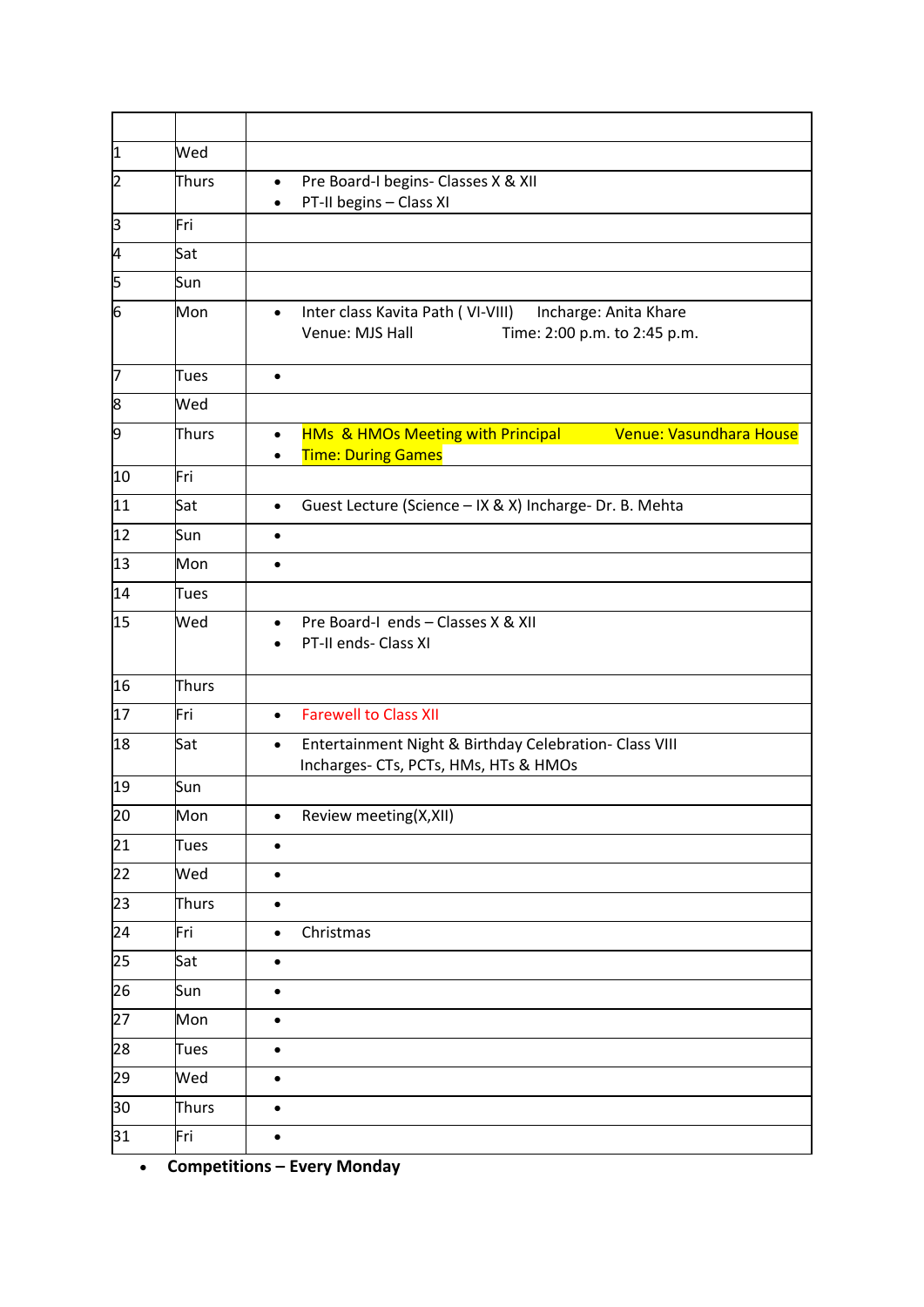**(In open category , participation of 2 girls from Class VIII is compulsory)**

**Time Paper – Every Wednesday**

Τ

Г

Т

- **Reports, Prizes / Certificates of competitions to be awarded on Friday**
- **The Event Incharge for competitions/events to begin preparing participants 5 days in advance.**

 **Round Square Student Committee meeting every month during lunch time( Incharge: RS Rep.)**

**(Minutes of the meeting to be submitted to the Principal the next day)**

#### **JANUARY 2022**

| $\overline{\mathbf{1}}$ | Sat   |                                                                                                                                                                                                                                                                                                                           |
|-------------------------|-------|---------------------------------------------------------------------------------------------------------------------------------------------------------------------------------------------------------------------------------------------------------------------------------------------------------------------------|
| $\overline{2}$          | Sun   |                                                                                                                                                                                                                                                                                                                           |
| 3                       | Mon   | $\bullet$                                                                                                                                                                                                                                                                                                                 |
| 4                       | Tues  | $\bullet$                                                                                                                                                                                                                                                                                                                 |
| 5                       | Wed   | Pre Board-II begins - Classes X & XII<br>$\bullet$<br>Health and Hygiene Checkup-IV begins (VI-XII)<br>$\bullet$                                                                                                                                                                                                          |
| $\overline{6}$          | Thurs | Treasure Hunt(VI-VII)<br>Incharge- Mathematics Department<br>$\bullet$                                                                                                                                                                                                                                                    |
| 7                       | Fri   | $\bullet$                                                                                                                                                                                                                                                                                                                 |
| 8                       | Sat   | $\bullet$                                                                                                                                                                                                                                                                                                                 |
| 9                       | Sun   | $\bullet$                                                                                                                                                                                                                                                                                                                 |
| 10                      | Mon   |                                                                                                                                                                                                                                                                                                                           |
| 11                      | Tues  | Faculty meeting- English Incharge: HOD<br>$\bullet$<br>Venue: Conference Room<br>Time: 2:00 PM<br>(Submission of meeting's minutes to Principal within 2 days)<br>$\bullet$                                                                                                                                               |
| 12                      | Wed   | Faculty meeting-Hindi Incharge: HOD<br>$\bullet$<br>Venue: Conference Room<br>Time: 2:00 PM<br>(Submission of Departmental register to Principal within 2 days)<br>$\bullet$<br>Lohri celebration Incharge: Holding House<br>$\bullet$                                                                                    |
| 13                      | Thurs | <b>HMs meeting with Principal</b><br>$\bullet$<br>Venue- Conference Room Time: 4:00 pm<br><b>Faculty meeting-Maths</b><br>Incharge: HOD<br>$\bullet$<br>Venue: Conference Room<br>Time: 2:00 PM<br>(Submission of Departmental register to Principal within 2 days)<br>$\bullet$                                          |
| 14                      | Fri   | Makar Sankranti<br>$\bullet$<br><b>Kite Flying</b><br>$\bullet$<br>Incharges- Mr. B. Rao, Mr.<br>Venue-Arena Time $-3:00$ pm $-4:00$ pm<br>Faculty meeting-Science Incharge: HOD<br>$\bullet$<br>Venue: Conference Room<br>Time: 2:00 PM<br>(Submission of Departmental register to Principal within 2 days)<br>$\bullet$ |
| 15                      | Sat   | Entertainment Night & Birthday Celebration- Classses VI & VII<br>$\bullet$<br>Incharges-CTs, PCTS, HMs, HTs & HMOs                                                                                                                                                                                                        |
| 16                      | Sun   | $\bullet$                                                                                                                                                                                                                                                                                                                 |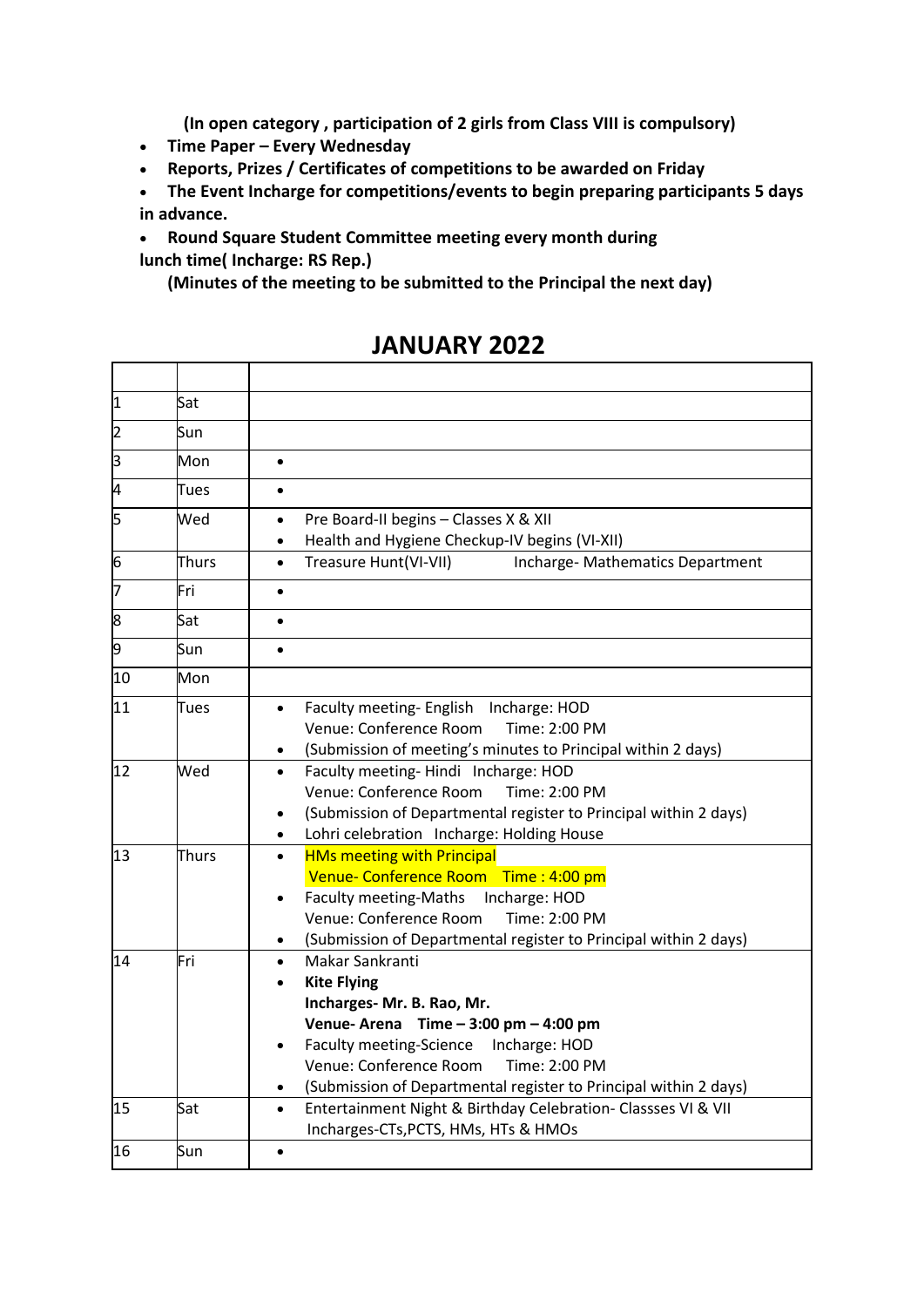| 17 | Mon   |                                                                                                                                                                                                                                                           |
|----|-------|-----------------------------------------------------------------------------------------------------------------------------------------------------------------------------------------------------------------------------------------------------------|
| 18 | Tues  | Pre Board-II ends - Classes X & XII<br>$\bullet$<br>Faculty meeting-Social science Incharge: HOD<br>Venue: Conference Room<br>Time: 2:00 PM<br>(Submission of Departmental register to Principal within 2 days)                                           |
| 19 | Wed   | Faculty meeting- Commerce Incharge: HOD<br>$\bullet$<br>Venue: Conference Room<br>Time: 2:00 PM<br>(Submission of Departmental register to Principal within 2 days)                                                                                       |
| 20 | Thurs | Faculty meeting-Humanities Incharge: HOD<br>$\bullet$<br>Venue: Conference Room<br>Time: 2:00 PM<br>(Submission of Departmental register to Principal within 2 days)<br>HM meeting                                                                        |
| 21 | Fri   | <b>XSeed Presentation</b><br>$\bullet$<br>Incharge- Ms. R. Pathak Venue-Conference Room Time - 2:30 pm                                                                                                                                                    |
| 22 | Sat   | <b>Guest talk</b><br>$\bullet$                                                                                                                                                                                                                            |
| 23 | Sun   | <b>Birthday Celebration</b><br>$\bullet$<br>Incharge-HMs<br>Venue-Respective Hostels Time - after Evening<br>tea                                                                                                                                          |
| 24 | Mon   |                                                                                                                                                                                                                                                           |
| 25 | Tues  | Fond memory of Late H.H. Rajmata Vijaya Raje Scindia<br>Incharge- Ms Rolly and Usha house<br>Faculty meeting-Physical Education Incharge: HOD<br>Venue: Conference Room Time: 2:00 PM<br>(Submission of Departmental register to Principal within 2 days) |
| 26 | Wed   | Republic Day<br>Incharge-HoD Sports                                                                                                                                                                                                                       |
| 27 | Thurs | Faculty meeting-P & VA Incharge: HOD<br>$\bullet$<br>Venue: Conference Room<br>Time: 2:00 PM<br>(Submission of Departmental register to Principal within 2 days)                                                                                          |
| 28 | Fri   |                                                                                                                                                                                                                                                           |
| 29 | Sat   |                                                                                                                                                                                                                                                           |
| 30 | Sun   |                                                                                                                                                                                                                                                           |
| 31 | Mon   |                                                                                                                                                                                                                                                           |

**(In open category , participation of 2 girls from Class VIII is compulsory)**

- **Time Paper – Every Wednesday**
- **Reports, Prizes / Certificates of competitions to be awarded on Friday**
- **The Event Incharge for competitions/events to begin preparing participants 5 days in advance.**
- **Round Square Student Committee meeting every month during lunch time( Incharge: RS Rep.)**

**(Minutes of the meeting to be submitted to the Principal the next day)**

**• Annual Dental Checkup**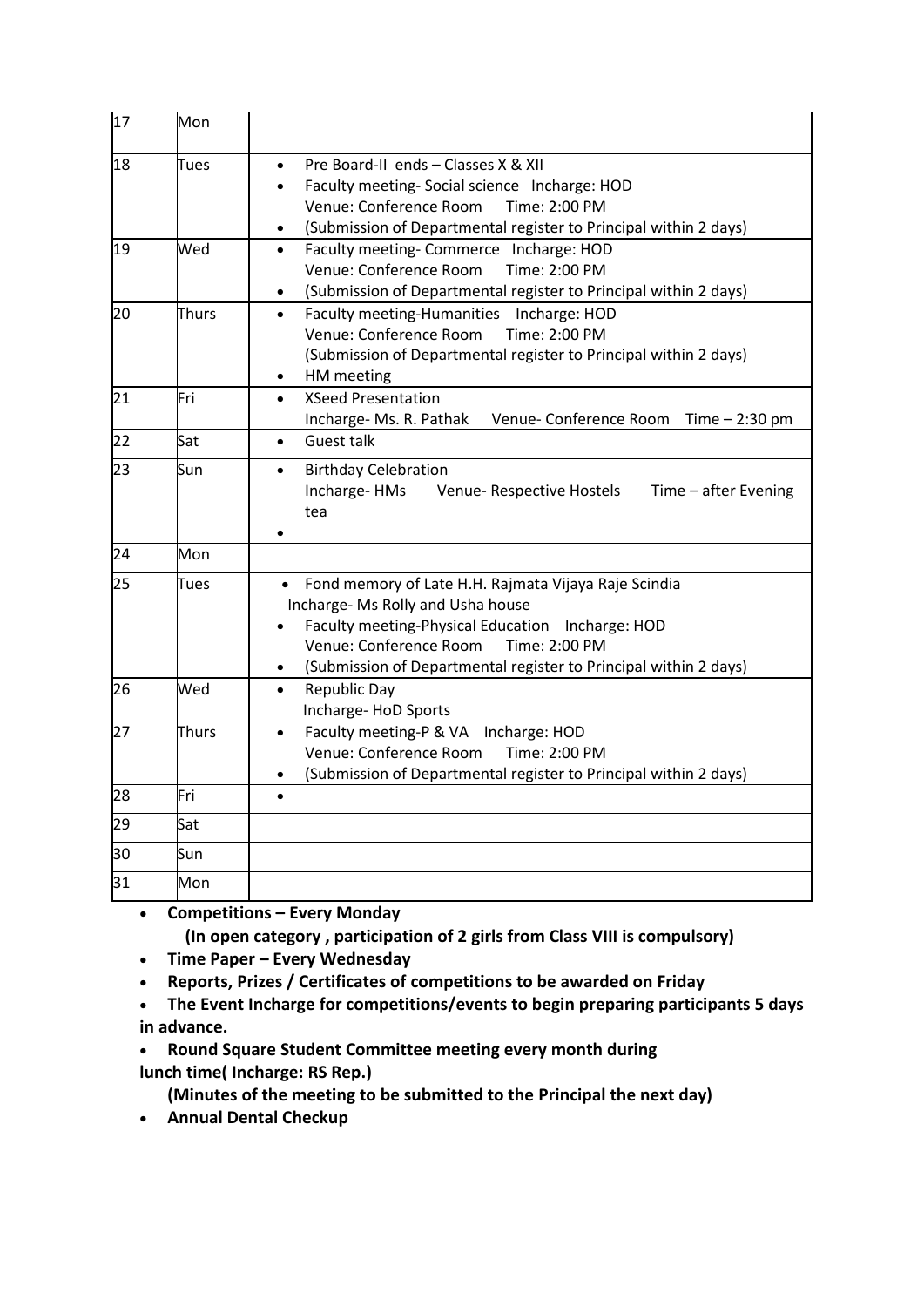# **FEBRUARY 2022**

| $\mathbf{1}$   | Tues         | $\bullet$                                                                                                                                                     |  |
|----------------|--------------|---------------------------------------------------------------------------------------------------------------------------------------------------------------|--|
| $\overline{2}$ | Wed          | $\bullet$                                                                                                                                                     |  |
| 3              | <b>Thurs</b> | HMs & HMOs Meeting with Principal Venue: Yashodhara House<br>$\bullet$<br><b>Time: During Games</b><br>$\bullet$                                              |  |
| 4              | Fri          | Health and Hygiene Checkup-IV ends (VI-XII)<br>$\bullet$                                                                                                      |  |
| 5              | Sat          | Basant Panchami<br>$\bullet$<br>Inter House Nukkad Natak(Srs)<br>Incharge: Hindi<br>Department<br>Venue: Arena<br>Community lunch                             |  |
| 6              | Sun          |                                                                                                                                                               |  |
| 7              | Mon          | $\bullet$                                                                                                                                                     |  |
| 8              | <b>Tues</b>  | $\bullet$                                                                                                                                                     |  |
| 9              | Wed          |                                                                                                                                                               |  |
| 10             | <b>Thurs</b> | HM & HMo meeting-Yashodhara<br>$\bullet$                                                                                                                      |  |
| 11             | Fri          | CASE begins - Classes IX & XI<br>$\bullet$                                                                                                                    |  |
| 12             | Sat          | <b>Guest talk</b><br>$\bullet$                                                                                                                                |  |
| 13             | Sun          | $\bullet$                                                                                                                                                     |  |
| 14             | Mon          | $\bullet$                                                                                                                                                     |  |
| 15             | <b>Tues</b>  | $\bullet$                                                                                                                                                     |  |
| 16             | Wed          | $\bullet$                                                                                                                                                     |  |
| 17             | <b>Thurs</b> | $\bullet$                                                                                                                                                     |  |
| 18             | Fri          |                                                                                                                                                               |  |
| 19             | Sat          | $\bullet$                                                                                                                                                     |  |
| 20             | Sun          |                                                                                                                                                               |  |
| 21             | Mon          | $\bullet$                                                                                                                                                     |  |
| 22             | <b>Tues</b>  | $\bullet$                                                                                                                                                     |  |
| 23             | Wed          | $\bullet$                                                                                                                                                     |  |
| 24             | <b>Thurs</b> | <b>HMs meeting with Principal</b><br>$\bullet$                                                                                                                |  |
|                |              | Venue- Conference Room Time: 5:00 pm                                                                                                                          |  |
| 25             | Fri          | CASE ends - Classes IX & XI<br>$\bullet$                                                                                                                      |  |
| 26             | Sat          |                                                                                                                                                               |  |
| 27             | Sun          | $\bullet$                                                                                                                                                     |  |
| 28             | Mon          | Review meeting(IX,XI)<br>$\bullet$<br>Book Distribution (new X & XII)<br>Classroom change<br>Submission of Bifurcation of Syllabus(X & XII) To Vice Principal |  |
|                |              |                                                                                                                                                               |  |

**Competitions – Every Monday**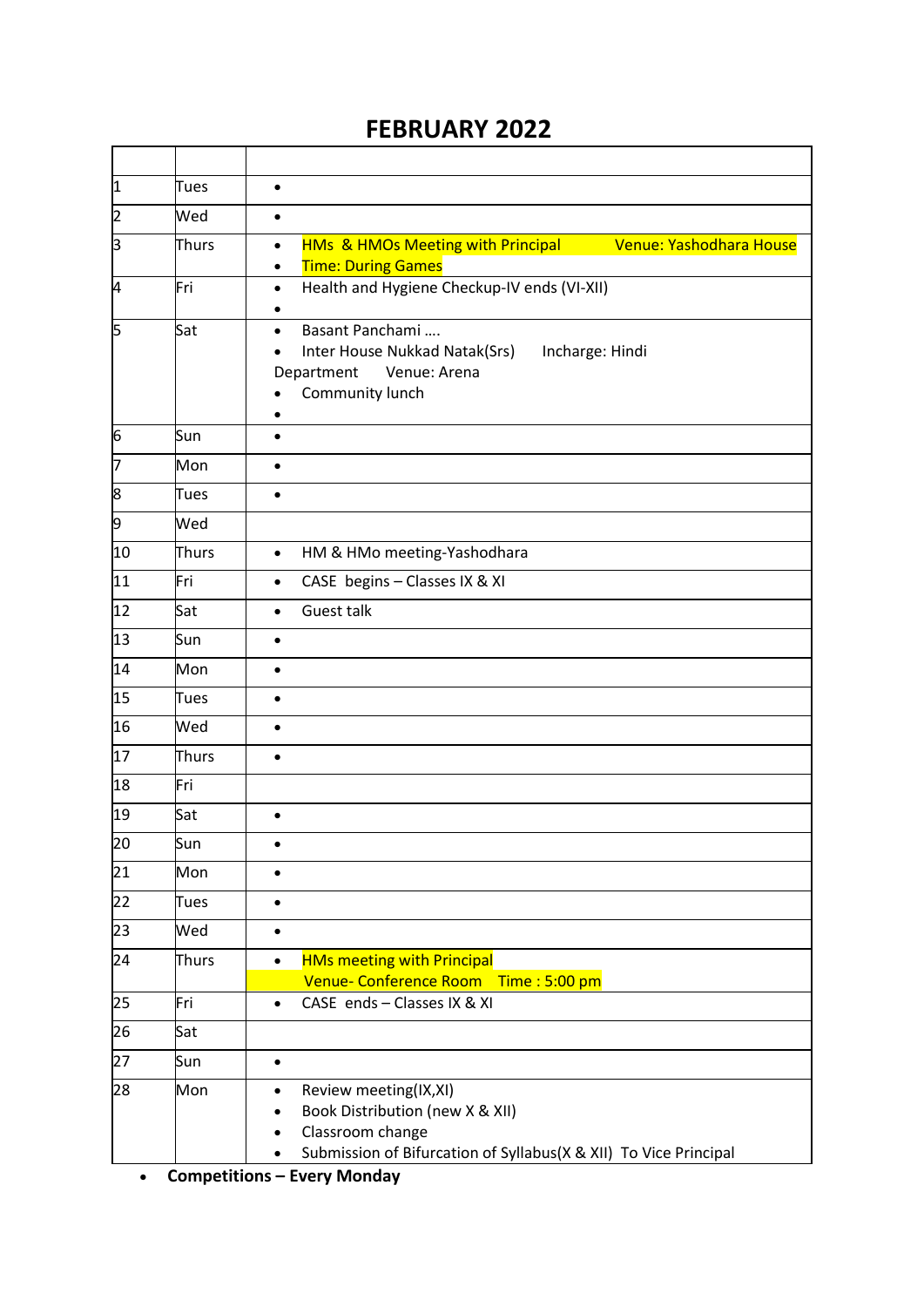**(In open category , participation of 2 girls from Class VIII is compulsory)**

- **Time Paper – Every Wednesday**
- **Reports, Prizes / Certificates of competitions to be awarded on Friday**
- **The Event Incharge for competitions/events to begin preparing participants 5 days in advance.**

 **Round Square Student Committee meeting every month during lunch time( Incharge: RS Rep.)**

**(Minutes of the meeting to be submitted to the Principal the next day)**

#### 1 Tues Mahashivratri Incharge- Yashidhara House Venue- MJS Hall  $\bullet$ 2 Wed **.** 3 Thurs 4 Fri 5 Sat  $\overline{6}$  Sun |  $\bullet$ 7 Mon 8 Tues 9 Wed 10 Thurs | . Birth Anniversary of Late H.H. Maharaja Madhav Rao Scindia • Incharge- Ms Rashmita and Yashodhara house 11 Fri 12 Sat **•** CASE begins- Classes VI-VIII 13 Sun  $14$  Mon  $\sqrt{ }$ 15 Tues  $\bullet$ 16 **Wed** • 17 Thurs **• HMs & HMOs Meeting with Principal Venue: Holding House** • **Time: During Games** 18 Fri Holi Incharge: Vasundhara house 19 Sat 20 Sun 21 **Mon**  $\bullet$  $22$  Tues  $\overline{\phantom{a}}$ 23 Wed 24 Thurs CASE ends –Classes VI-VIII

## **MARCH 2022**